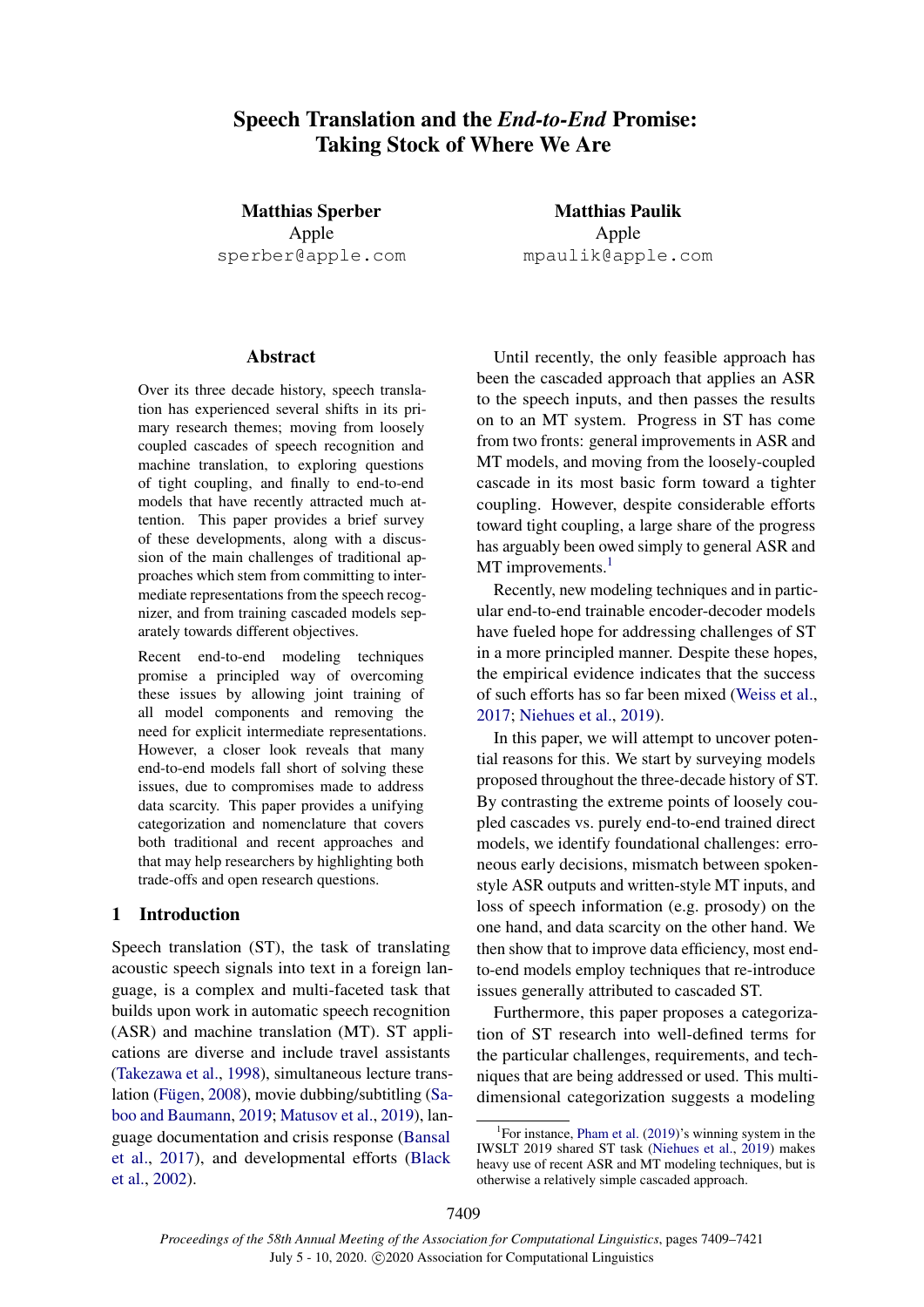space with many intermediate points, rather than a dichotomy of cascaded vs. end-to-end models, and reveals a number of trade-offs between different modeling choices. This implies that additional work to more explicitly analyze the interactions between these trade-offs, along with further model explorations, can help to determine more favorable points in the modeling space, and ultimately the most favorable model for a specific ST application.

### 2 Chronological Survey

This chapter surveys the historical development of ST and introduces key concepts that will be expanded upon later.<sup>[2](#page-1-0)</sup>

### <span id="page-1-2"></span>2.1 Loosely Coupled Cascades

Early efforts to realize ST [\(Stentiford and Steer,](#page-12-2) [1988;](#page-12-2) [Waibel et al.,](#page-12-3) [1991\)](#page-12-3) introduced what we will refer to as the loosely coupled cascade in which separately built ASR and MT systems are employed and the best hypothesis of the former is used as input to the latter. The possibility of speech-to-speech translation, which extends the cascade by appending a text-to-speech component, was also considered early on [\(Waibel et al.,](#page-12-3) [1991\)](#page-12-3).

These early systems were especially susceptible to errors propagated from the ASR, given the widespread use of interlingua-based MT which relied on parsers unable to handle mal-formed inputs [\(Woszczyna et al.,](#page-12-4) [1993;](#page-12-4) [Lavie et al.,](#page-10-0) [1996;](#page-10-0) [Liu](#page-10-1) [et al.,](#page-10-1) [2003\)](#page-10-1). Subsequent systems [Wang and Waibel](#page-12-5) [\(1998\)](#page-12-5); [Takezawa et al.](#page-12-0) [\(1998\)](#page-12-0); [Black et al.](#page-9-1) [\(2002\)](#page-9-1); [Sumita et al.](#page-12-6) [\(2007\)](#page-12-6), relying on data driven, statistical MT, somewhat alleviated the issue, and also in part opened the path towards tighter integration.

#### 2.2 Toward Tight Integration

Researchers soon turned to the question of how to avoid early decisions and the problem of error propagation. While the desirable solution of full integration over transcripts is intractable [\(Ney,](#page-11-4) [1999\)](#page-11-4), approximations are possible. [Vidal](#page-12-7) [\(1997\)](#page-12-7); [Banga](#page-8-1)[lore and Riccardi](#page-8-1) [\(2001\)](#page-8-1); [Casacuberta et al.](#page-9-2) [\(2004\)](#page-9-2); Pérez et al. [\(2007\)](#page-11-5) compute a composition of FSTbased ASR and MT models, which approximates the full integration up to search heuristics, but suffers from limited reordering capabilities. A much

simpler, though computationally expensive, solution is the *n*-best translation approach which replaces the sum over all possible transcripts by a sum over only the  $n$ -best ASR outputs [\(Woszczyna](#page-12-4) [et al.,](#page-12-4) [1993;](#page-12-4) [Lavie et al.,](#page-10-0) [1996\)](#page-10-0). Follow-up work suggested lattices and confusion nets [\(Saleem](#page-11-6) [et al.,](#page-11-6) [2004;](#page-11-6) [Zhang et al.,](#page-12-9) [2005;](#page-12-9) [Bertoldi and Fed](#page-9-3)[erico,](#page-9-3) [2005\)](#page-9-3) as more effective and efficient alternatives to  $n$ -best lists. Lattices proved flexible enough for integration into various translation models, from word-based translation models to phrasebased ST [Matusov et al.](#page-11-7) [\(2005,](#page-11-7) [2008\)](#page-10-2) to neural lattice-to-sequence models [\(Sperber et al.,](#page-11-8) [2017a,](#page-11-8) [2019b;](#page-12-10) [Zhang et al.,](#page-12-11) [2019;](#page-12-11) [Beck et al.,](#page-8-2) [2019\)](#page-8-2).

Another promising idea was to limit the detrimental effects of early decisions, rather than attempting to avoid early decisions. One way of achieving this is to train robust translation models by introducing synthetic ASR errors into the source side of MT corpora [\(Peitz et al.,](#page-11-9) [2012;](#page-11-9) [Tsvetkov](#page-12-12) [et al.,](#page-12-12) [2014;](#page-12-12) [Ruiz et al.,](#page-11-10) [2015;](#page-11-10) [Sperber et al.,](#page-12-13) [2017b;](#page-12-13) [Cheng et al.,](#page-9-4) [2018,](#page-9-4) [2019\)](#page-9-5). A different route is taken by [Dixon et al.](#page-9-6) [\(2011\)](#page-9-6); [He et al.](#page-10-3) [\(2011\)](#page-10-3) who directly optimize ASR outputs towards translation quality.

Beyond early decisions, research moved towards tighter coupling by addressing issues arising from ASR and MT models being trained separately and on different types of corpora. Domain adaptation techniques were used by [Liu et al.](#page-10-1)  $(2003)$ ; Fügen [\(2008\)](#page-9-0) to adapt models to the spoken language do-main. [Matusov et al.](#page-10-4)  $(2006)$ ; Fügen  $(2008)$  propose re-segmenting the ASR output and inserting punctuation, so as to provide the translation model with well-formed text inputs. In addition, **disfluency re**moval [\(Fitzgerald et al.,](#page-9-7) [2009\)](#page-9-7) was proposed to avoid translation errors caused by disfluencies that are often found in spoken language.

[Aguero et al.](#page-8-3) [\(2006\)](#page-8-3); [Anumanchipalli et al.](#page-8-4) [\(2012\)](#page-8-4); [Do et al.](#page-9-8) [\(2017\)](#page-9-8); [Kano et al.](#page-10-5) [\(2018\)](#page-10-5) propose prosody transfer for speech-to-speech translation by determining source-side prosody and applying transformed prosody characteristics to the aligned target words.

#### <span id="page-1-1"></span>2.3 Speech Translation Corpora

It is important to realize that all efforts to this point had used separate ASR and MT corpora for training. This often led to a mismatch between ASR trained on data from the spoken domain, and MT trained on data from the written domain. End-to-

<span id="page-1-0"></span><sup>&</sup>lt;sup>2</sup> For a good comparison of empirical results, which are not the focus of this paper, we refer to concurrent work [\(Sulubacak](#page-12-8) [et al.,](#page-12-8) [2019\)](#page-12-8). Moreover, for conciseness we do not cover the sub-topic of simultaneous translation (Fügen, [2008\)](#page-9-0).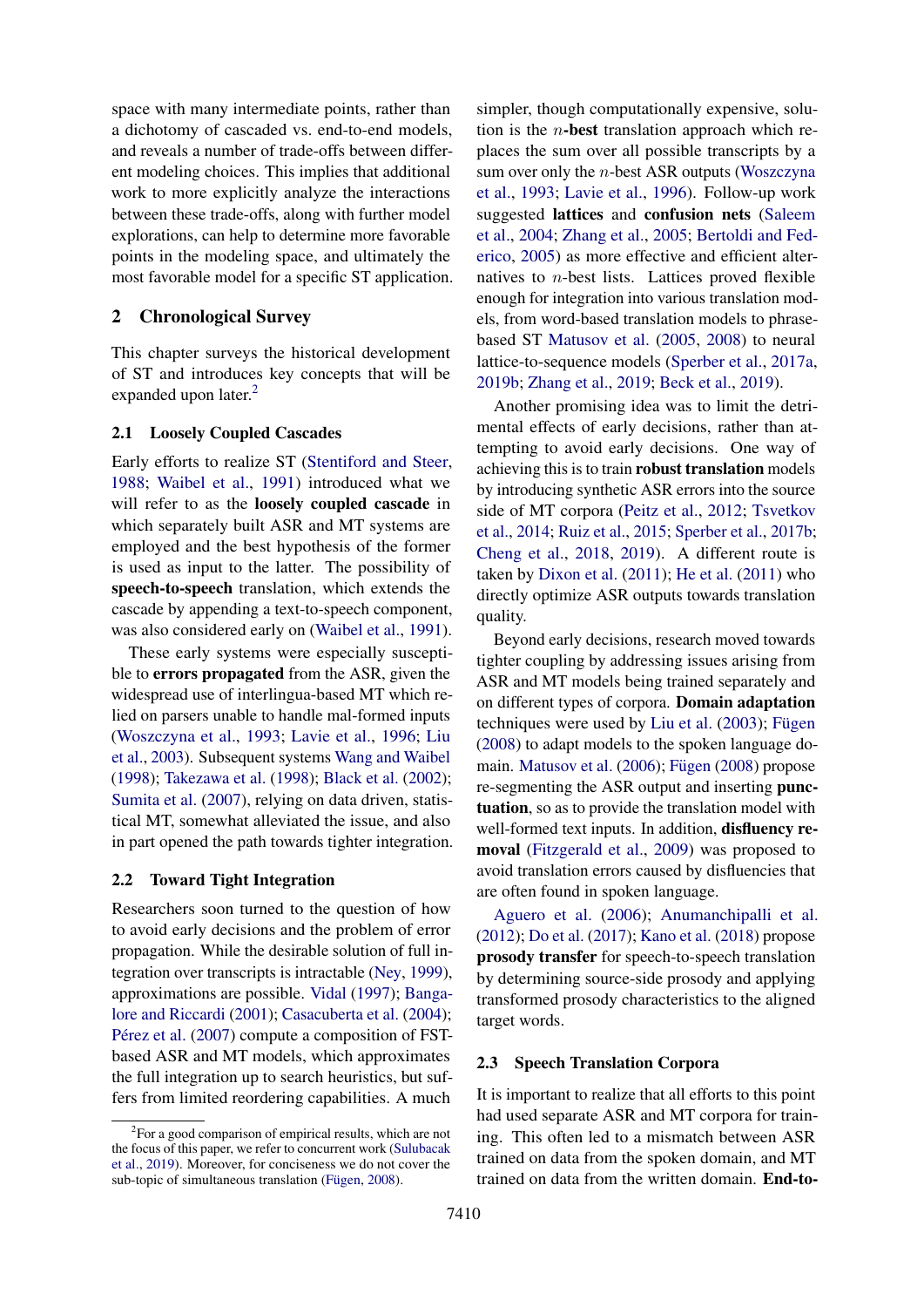end ST data (translated speech utterances) was only available in small quantities for test purposes.

[Paulik](#page-11-11) [\(2010\)](#page-11-11) proposes the use of audio recordings of interpreter-mediated communication scenarios, which is not only potentially easier to obtain, but also does not exhibit such domain mismatches. [Post et al.](#page-11-12) [\(2013\)](#page-11-12) manually translate an ASR corpus to obtain an end-to-end ST corpus, and show that training both ASR and MT on the same corpus considerably improves results compared to using out-of-domain MT data. Unfortunately, high annotation costs prevent scaling of the latter approach, so follow-up work concentrates on compiling ST corpora from available web sources [\(Godard et al.,](#page-9-9) [2018;](#page-9-9) [Kocabiyikoglu et al.,](#page-10-6) [2018;](#page-10-6) [Sanabria et al.,](#page-11-13) [2018;](#page-11-13) [di Gangi et al.,](#page-9-10) [2019a;](#page-9-10) [Boito et al.,](#page-9-11) [2020;](#page-9-11) [Beilharz et al.,](#page-8-5) [2020;](#page-10-7) Iranzo-Sánchez et al., 2020; [Wang et al.,](#page-12-14) [2020a\)](#page-12-14). Note that despite these efforts, publicly available ST corpora are currently strongly limited in terms of both size and language coverage. For practical purposes, the use of separate ASR and MT corpora is therefore currently unavoidable.

#### 2.4 End-to-End Models

The availability of end-to-end ST corpora, along with the success of end-to-end models for MT and ASR, led researchers to explore ST models trained in an end-to-end fashion. This was fueled by a hope to solve the issues addressed by prior research in a principled and more effective way. [Duong et al.](#page-9-12) [\(2016\)](#page-9-12); [Berard et al.](#page-9-13) [\(2016\)](#page-9-13); [Bansal et al.](#page-8-6) [\(2018\)](#page-8-6) explore direct ST models that translate speech without using explicitly generated intermediate ASR output. In contrast, [Kano et al.](#page-10-8) [\(2017\)](#page-10-8); [Anasta](#page-8-7)[sopoulos and Chiang](#page-8-7) [\(2018\)](#page-8-7); [Wang et al.](#page-12-15) [\(2020b\)](#page-12-15) explore end-to-end trainable cascades and triangle models, i.e. models that do rely on transcripts, but are optimized in part through end-to-end training. Multi-task training and pre-training were proposed as a way to incorporate additional ASR and MT data and reduce dependency on scarce end-to-end data [\(Weiss et al.,](#page-12-1) [2017;](#page-12-1) Bérard et al., [2018;](#page-8-8) [Bansal et al.,](#page-8-9) [2019;](#page-8-9) [Stoian et al.,](#page-12-16) [2020;](#page-12-16) [Wang](#page-12-15) [et al.,](#page-12-15) [2020b\)](#page-12-15). As these techniques were not able to exploit ASR and MT data as effectively as the loosely coupled cascade, other approaches like subtask training for end-to-end-trainable cascades [\(Sperber et al.,](#page-12-17) [2019a\)](#page-12-17), data augmentation [\(Jia](#page-10-9) [et al.,](#page-10-9) [2019a;](#page-10-9) [Pino et al.,](#page-11-14) [2019\)](#page-11-14), knowledge distillation [\(Liu et al.,](#page-10-10) [2019\)](#page-10-10), and meta-learning [\(In](#page-10-11)[durthi et al.,](#page-10-11) [2020\)](#page-10-11) were proposed. [Salesky et al.](#page-11-15)

<span id="page-2-0"></span>

Figure 1: Illustration of inference strategies ([§4.2\)](#page-5-0): Committed/marginalizing cascade (CC/MC), direct (Di), committed/marginalizing triangle (CT/MT), joint (Jt). Double lines differentiate the observed variable (speech input *X*) from random variables (intermediate representations *IR* and translations *T*). Shaded circles marginalize over random variables.

[\(2019a\)](#page-11-15) propose pre-segmenting speech frames, [\(Jia et al.,](#page-10-12) [2019b;](#page-10-12) [Tjandra et al.,](#page-12-18) [2019\)](#page-12-18) explore speech-to-speech translation. [Sung et al.](#page-12-19) [\(2019\)](#page-12-19); [di Gangi et al.](#page-9-14) [\(2019b\)](#page-9-14); [Di Gangi et al.](#page-9-15) [\(2020\)](#page-9-15); [Ba](#page-8-10)[har et al.](#page-8-10) [\(2019\)](#page-8-10); [Inaguma et al.](#page-10-13) [\(2019\)](#page-10-13); [di Gangi](#page-9-16) [et al.](#page-9-16) [\(2019c\)](#page-9-16) transfer ideas from MT and ASR fields to ST.

### <span id="page-2-4"></span>3 Central Challenges

Given the abundance of prior work, a clear picture on where we currently stand is needed. For purposes of identifying the key challenges in ST research, this section will contrast the extreme cases of the *loosely coupled cascade* (CC in Fig. [1\)](#page-2-0)<sup>[3](#page-2-1)</sup> against the *vanilla direct model* (Di in Fig. [1\)](#page-2-0).[4](#page-2-2) We emphasize that these models are only extreme points in a modeling space with many intermediate points, as we will see in [§4.](#page-4-0) We assume appropriate speech features X as inputs.  $T, \tilde{T} \in \mathcal{T}$  denote candidate/best translations, respectively, from the MT hypothesis space.  $S \in \mathcal{H}$  denotes a graphemic transcript from the ASR hypothesis space.

#### <span id="page-2-3"></span>3.1 Challenges of Loosely Coupled Cascades

The loosely coupled cascade justifies its decomposition into MT model  $P_{\text{MT}}(T|S)$  and ASR model  $P_{ASR}$  (S|X) as follows:

<span id="page-2-1"></span><sup>&</sup>lt;sup>3</sup>ASR and MT models trained separately on different corpora; intermediate representation is ASR 1-best output.

<span id="page-2-2"></span><sup>4</sup>Encoder-decoder model trained on speech utterances paired with translations; no intermediate representations used.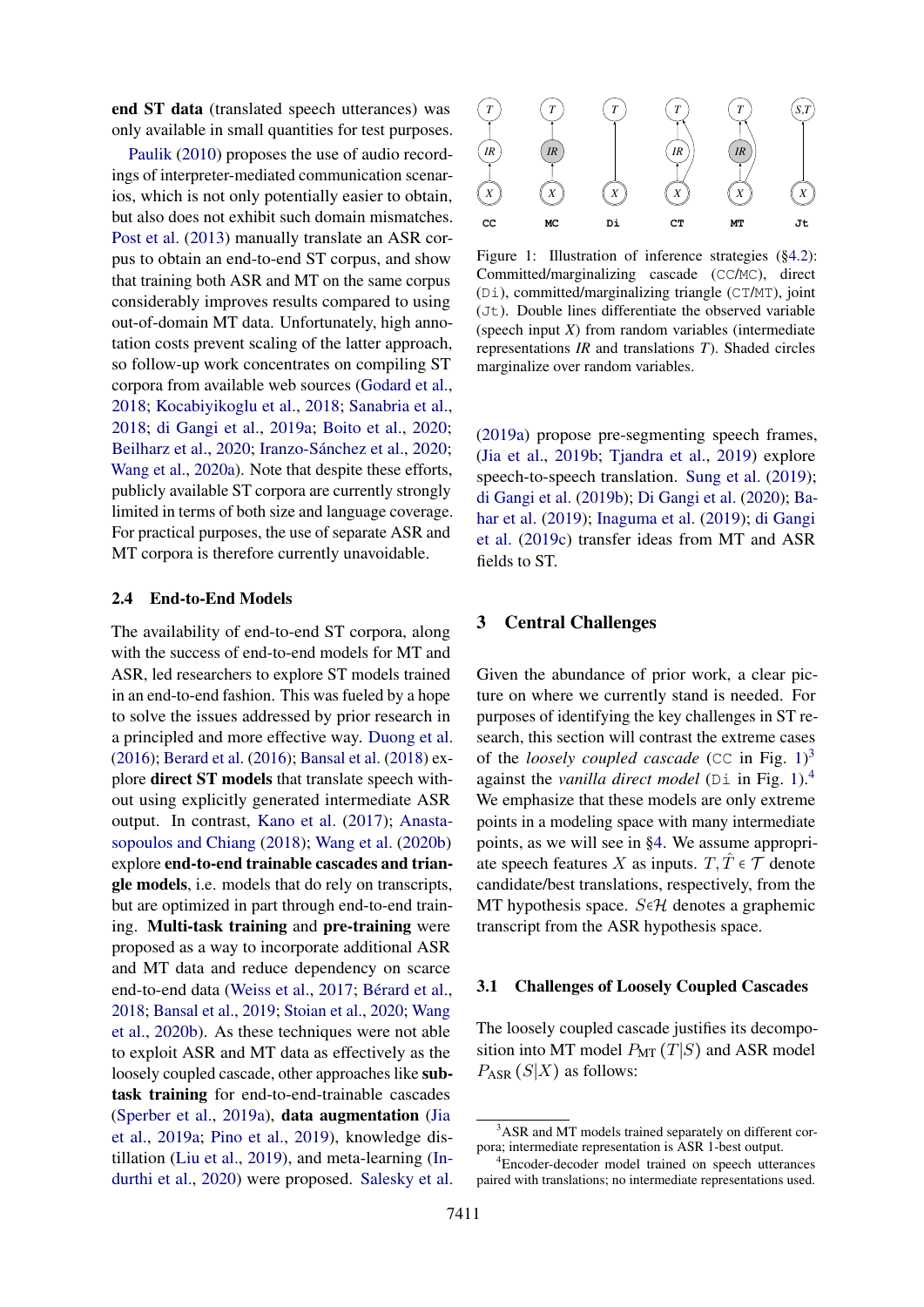$$
\hat{T} = \underset{T \in \mathcal{T}}{\operatorname{argmax}} P(T \mid X) \tag{1}
$$

$$
= \underset{T \in \mathcal{T}}{\operatorname{argmax}} \sum_{S \in \mathcal{H}} P(T|S, X) P(S|X) \tag{2}
$$

$$
\approx \underset{T \in \mathcal{T}}{\operatorname{argmax}} \sum_{S \in \mathcal{H}} P_{\text{MT}}(T|S) P_{\text{ASR}}(S|X) \tag{3}
$$

$$
\approx \underset{T \in \mathcal{T}}{\text{argmax}} \sum_{S \in \mathcal{H}'} P_{\text{MT}}(T|S) P_{\text{ASR}}(S|X) \quad (4)
$$

Note that here the set  $\mathcal{H}'$  contains only a single entry, the 1-best ASR output. The approximations in these derivations directly result in the following three foundational challenges:

Erroneous early decisions: *Committing to a potentially erroneous* S *during inference.* This leads to the well-known problem of error propagation [\(Ruiz and Federico,](#page-11-16) [2014\)](#page-11-16) and is caused by avoiding the intractable full integration over transcripts (Eq. [3\)](#page-3-0) and using only the 1-best ASR output instead (Eq. [4\)](#page-3-1). Typical countermeasures include increasing  $\mathcal{H}'$  to cover a larger space using lattices or confusion nets, or improving the robustness of MT models.

Mismatched source-language: *ASR and MT components model the source-language (transcript) priors*  $P_{\text{MT}}(S)$  *and*  $P_{\text{ASR}}(S)$  *differently.*<sup>[5](#page-3-2)</sup> Causes include both modeling assumptions, e.g. ASR modeling only unpunctuated transcripts; and mismatched training data, leading to stylistic and topical divergence. Typical countermeasures are domain adaptation techniques, disfluency removal, text normalization, and segmentation/punctuation insertion.

Information loss: *Assumed conditional independence between inputs and outputs, given the transcript:*  $(T \perp X)$  *S.* This can be seen in Eq. [3](#page-3-0) and results in any information not represented in S to be lost for the translation step. In particular, the MT model is unaware of prosody which structures and disambiguates the utterances, thus playing a role similar to punctuation in written texts; and provides ways to emphasize words or parts of the messages that the speaker think are important. Prosody also conveys information on the speaker's attitude and emotional state [\(Jouvet,](#page-10-14) [2019\)](#page-10-14).

#### 3.2 Challenges of the Vanilla Direct Model

<span id="page-3-4"></span><span id="page-3-3"></span><span id="page-3-0"></span>Consider instead the other extreme case: an encoder-decoder model trained to directly produce translations from speech (Eq. [1\)](#page-3-3). Because this model avoids the decomposition in Eq. [2-](#page-3-4)[4,](#page-3-1) it is not subject to the three issues outlined in [§3.1.](#page-2-3) Unfortunately, this second extreme case is often impractical due to its dependency on scarce end-to-end ST training corpora ([§2.3\)](#page-1-1), rendering this model unable to compete with cascaded models that are trained on abundant ASR and MT training data.

<span id="page-3-1"></span>Most recent works therefore depart from this purely end-to-end trained direct model, and incorporate ASR and MT back into training, e.g. through weakly supervised training, or by exploring end-toend trainable cascades or triangle models (CT/MT in Fig. [1\)](#page-2-0). This departure raises two questions: (1) To what extent does the re-introduction of ASR and MT data cause challenges similar to those found in loosely coupled cascades? (2) Are techniques such as weakly supervised training effective enough to allow competing with the loosely coupled cascade? To address the second question, we propose the notion of data efficiency as a fourth key challenge.

Data efficiency: *The increase in accuracy achievable through the addition of a certain amount of training data.* To assess data efficiency, data ablations that contrast models over at least two data conditions are required. We argue that empirical evidence along these lines will help considerably in making generalizable claims about the relative performance between two ST models. Generalizable findings across data conditions are critical given that ST models are trained on at least three types of corpora (ASR, MT, and end-to-end corpora), whose availability vastly differs across languages.

### 3.3 Data Efficiency vs. Modeling Power – A Trade-Off?

Consider how the incorporation of MT and ASR data into ST models of any kind may inherently cause the problems as outlined in [§3.1:](#page-2-3) Training on MT data may weaken the model's sensitivity to prosody; the effectiveness of training on ASR+MT data may be impacted by mismatched source-language issues; even some types of endto-end-trainable models make (non-discrete) early decisions that are potentially erroneous.

This suggests a potential trade-off between data efficiency and modeling power. In order to find

<span id="page-3-2"></span> $5$ Note that our definition does not entail covariance shift and other forms of domain mismatch [\(Kouw and Loog,](#page-10-15) [2018\)](#page-10-15) which, though relevant, are not unique to cascaded ST and are widely covered by general ASR and MT literature [\(Cuong and](#page-9-17) [Sima'an,](#page-9-17) [2018\)](#page-9-17).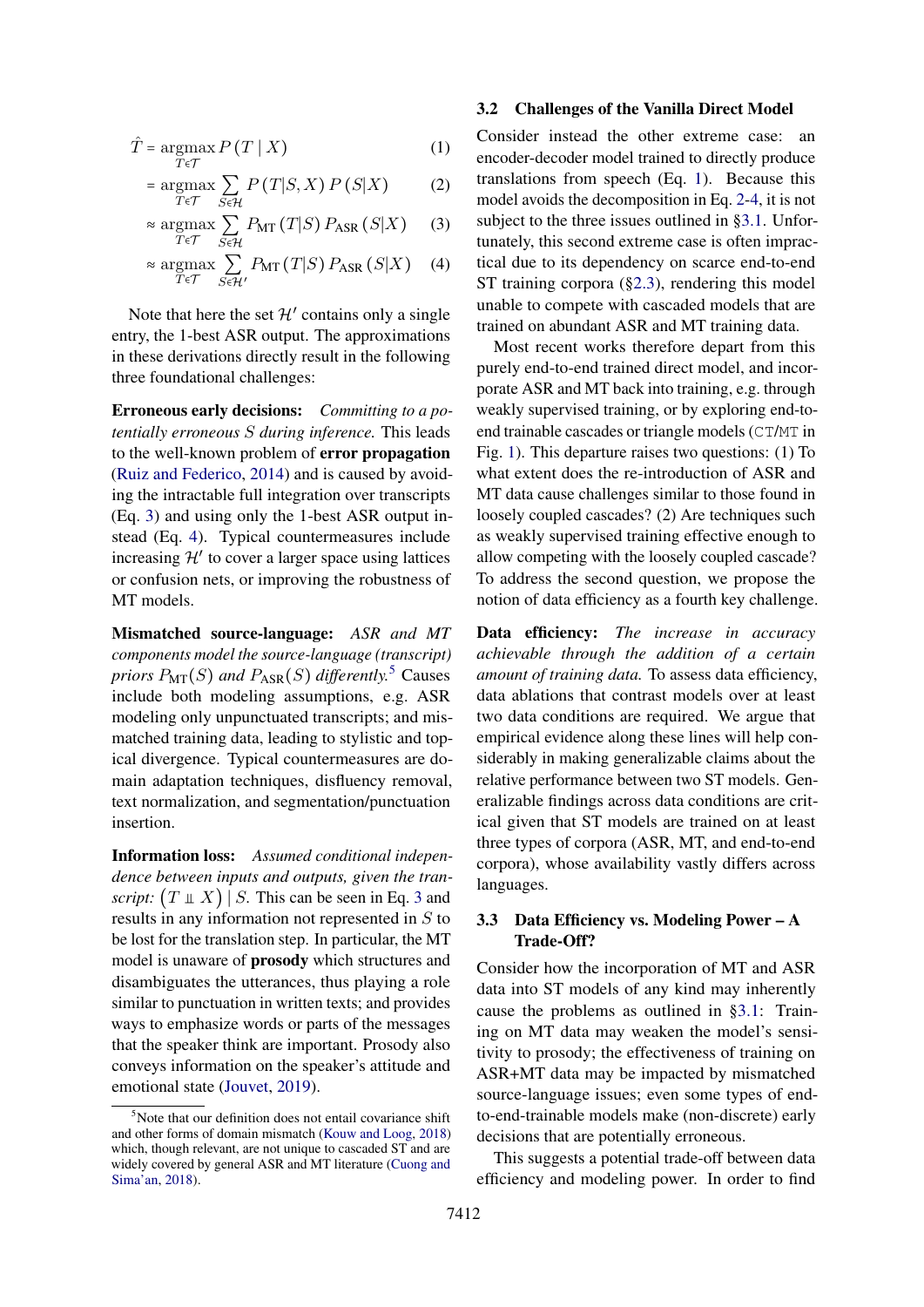<span id="page-4-1"></span>

| <b>English</b>                                | <b>Japanese</b>                           |
|-----------------------------------------------|-------------------------------------------|
|                                               | kochira wa suekko no lucy desu            |
| this is my niece, lucy                        | こちら は 姪っ子 の ルーシー です 。                     |
|                                               | lucy, kono ko ga watashi no suekko desu   |
| this is my niece, lucy                        | ルーシー 、 この 子 が 私 の 姪っ子 です                  |
|                                               | chiizu toka jamu toka, dore ni shimasu ka |
| will you have <i>A</i> cheese or <i>A</i> jam | チーズ とか ジャム とか、 どれ に します か ?               |
|                                               | chiizu ka jamu, docchi ni shimasu ka      |
| will you have / cheese or \lam                | チーズ か ジャム、 どっち に します か ?                  |

Table 1: Motivating examples for prosody-aware translation from English to Japanese. In the first example, prosody disambiguates whether the speaker is talking about *Lucy* as a third person or directly addressing *Lucy*. In the second example, prosody disambiguates whether *cheese or jam* is an open set or a closed set. In both cases, the surface form of the Japanese translation requires considerable changes depending on the prosody.

models that trade off advantages and disadvantages in the most favorable way, it is therefore necessary to thoroughly analyze models across the dimensions of early decisions, mismatched sourcelanguage, information loss, and data efficiency.

Analyzing early decisions: Problems due to erroneous early decisions are inference-time phenomena in which upstream ASR errors are responsible for errors in the final translation outputs. It follows that the problem disappears for hypothetical utterances for which the ASR can generate error-free intermediate representations. Thus, models that do not suffer from erroneous early decisions will expectedly exhibit an advantage over other models especially for acoustically challenging inputs, and less so for inputs with clean acoustics. This angle can provide us with strategies for isolating errors related to this particular phenomenon. Prior work in this spirit has demonstrated that lattice-tosequence translation is in fact beneficial especially for acoustically challenging inputs [\(Sperber et al.,](#page-11-8) [2017a\)](#page-11-8), and that cascaded models with non-discrete intermediate representations are less sensitive to artificially perturbed intermediate representations than if using discrete transcripts as an intermediate representation [\(Sperber et al.,](#page-12-17) [2019a\)](#page-12-17).

Analyzing mismatched source-language: Endto-end ST corpora allow for controlled experiments in which one can switch between matched vs. mismatched (out-of-domain) MT corpora. [Post et al.](#page-11-12) [\(2013\)](#page-11-12) demonstrated that using a matched corpus can strongly improve translation quality for loosely coupled cascades. We are not aware of such analyses in more recent work.

Analyzing information loss: Prior work [\(Aguero et al.,](#page-8-3) [2006;](#page-8-3) [Anumanchipalli et al.,](#page-8-4) [2012;](#page-8-4) [Do et al.,](#page-9-8) [2017;](#page-9-8) [Kano et al.,](#page-10-5) [2018\)](#page-10-5) has addressed prosody transfer in speech-to-speech translation, but to our knowledge the question of how such information should inform textual translation decisions is still unexplored. Table [1](#page-4-1) shows examples that may motivate future work in this direction.

Analyzing data efficiency: While several prior works aim at addressing this problem, often only a single data condition is tested, limiting the generalizability of findings. We are aware of three recent works that do analyze data efficiency across several data conditions [\(Jia et al.,](#page-10-9) [2019a;](#page-10-9) [Sperber et al.,](#page-12-17) [2019a;](#page-12-17) [Wang et al.,](#page-12-15) [2020b\)](#page-12-15). Findings indicate that both pretraining and data synthesizing outperform multi-task training in terms of data efficiency, and that end-to-end trainable cascades are on par with loosely coupled cascades, while strongly outperforming multi-task training.

# <span id="page-4-0"></span>4 Modeling Techniques

Let us now break apart modeling techniques from prior literature into four overarching categories, with the aim of exposing the ST modeling space between the extreme points of vanilla direct models and loosely coupled cascades.

### 4.1 Intermediate Representations

Almost all models use intermediate representations (IRs) in some form: non-direct models to support both training and inference, and direct models to overcome data limitations. IRs are often speech transcripts, but not necessarily so. A number of factors must be considered for choosing an appropriate IR, such as availability of supervised data, inference accuracy, expected impact of erroneous early decisions, and the feasibility of backpropagation through the IR for end-to-end training. We list several possibilities below: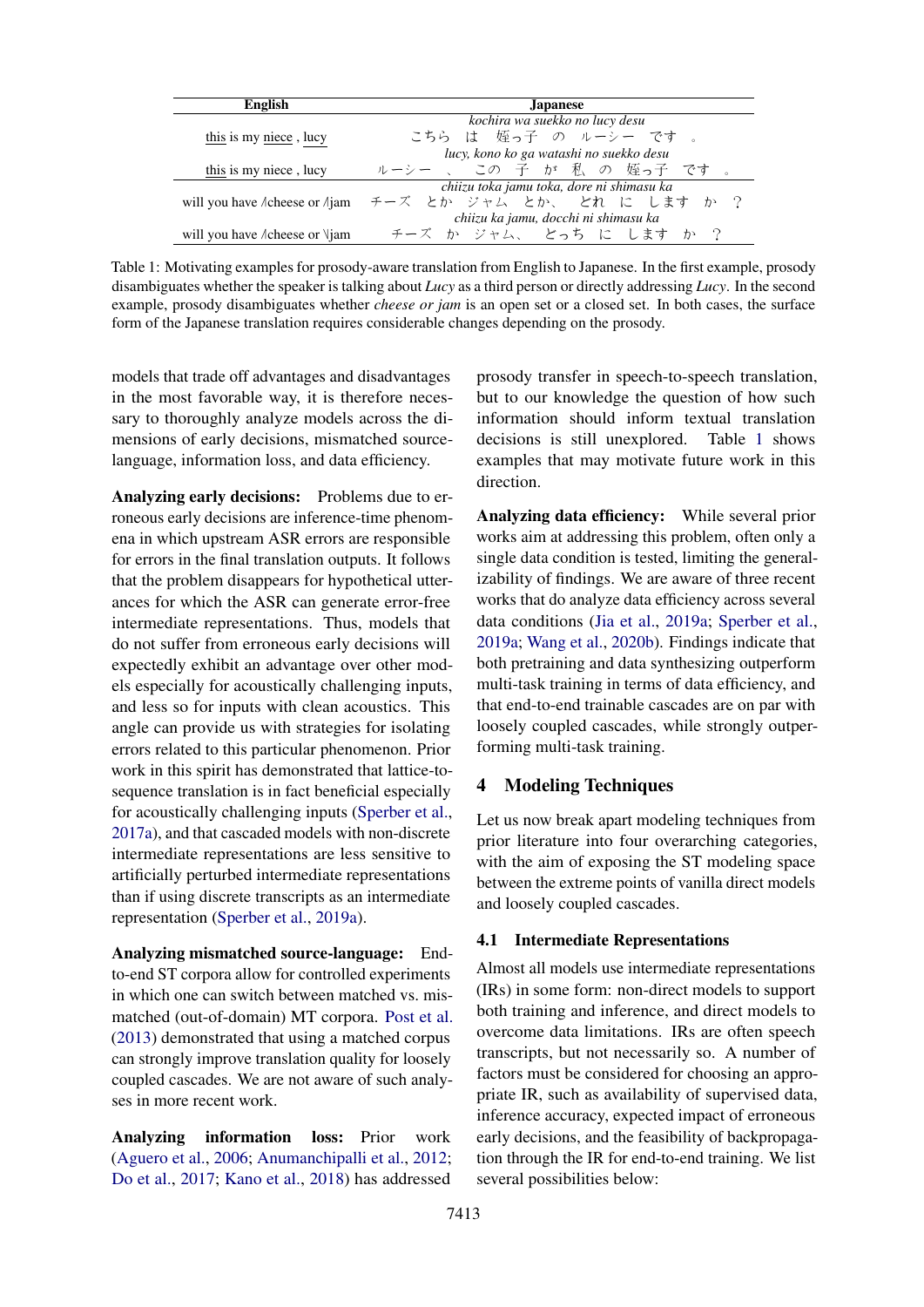Transcripts: Generally used in the loosely coupled cascade. Being a discrete representation, this option prevents end-to-end training via backpropagation, although future work may experiment with work-arounds such as the straight-through gradient estimator [\(Bengio et al.,](#page-8-11) [2013\)](#page-8-11). Besides graphemic transcripts, phonetic transcripts are another option [\(Jiang et al.,](#page-10-16) [2011\)](#page-10-16).

Hidden representations: [Kano et al.](#page-10-8) [\(2017\)](#page-10-8); [Anastasopoulos and Chiang](#page-8-7) [\(2018\)](#page-8-7); [Sperber et al.](#page-12-17) [\(2019a\)](#page-12-17) propose the use of hidden representations that are the by-product of a neural decoder generating an auxiliary IR such as a transcript. Advantages of this representation are differentiability, prevention of information loss, and weakened impact of erroneous early decisions. A downside is that endto-end ST data is required for training.

Lattices: Lattices compactly represent the space over multiple sequences, and therefore weaken the impact of erroneous early decisions. Future work may explore lattices over continuous, hidden representations, and end-to-end training for ST models with lattices as intermediate representation.

Other: Prior work further suggests presegmented speech frames [\(Salesky et al.,](#page-11-15) [2019a\)](#page-11-15) or unsupervised speech-unit clusters [\(Tjandra et al.,](#page-12-18) [2019\)](#page-12-18) as intermediate representation. Further possibilities may be explored in future work.

# <span id="page-5-0"></span>4.2 Inference Strategies

The conditioning graph (Fig. [1\)](#page-2-0) reveals independence assumptions and use of IRs at inference time. Some strategies avoid the problem of early decisions (MC, Di, MT, Jt), while others remove the conditional independence assumption between inputs and outputs (Di, CT, MT, Jt).

Committed cascade (**CC**): *Compute one IR, rely on it to generate outputs (Eq. [4\)](#page-3-1).* Includes both the loosely coupled cascade, and recent end-to-end trainable cascaded models such as by [Kano et al.](#page-10-8) [\(2017\)](#page-10-8); [Sperber et al.](#page-12-17) [\(2019a\)](#page-12-17).

Marginalizing cascade (**MC**): *Compute outputs by relying on IRs, but marginalize over them instead of committing to one (Eq. [3\)](#page-3-0).* As marginalization is intractable, approximations such as  $n$ -best translation or lattice translation are generally used.

Direct (**Di**): *Compute outputs without relying on IRs (Eq. [1\)](#page-3-3).* To address data limitations, techniques

such as multi-task training or data augmentation can be used, but may reintroduce certain biases.

Committed triangle (**CTr**): *Commit to an IR, then produce outputs by conditioning on both inputs and intermediate representation.* [Anasta](#page-8-7)[sopoulos and Chiang](#page-8-7) [\(2018\)](#page-8-7), who introduce the triangle model, use it in its marginalizing form (see below). Unexplored variations include the use of discrete transcripts as IR, which interestingly could be seen as a strict generalization of the loosely coupled cascade and should therefore never perform worse than it if trained properly.

Marginalizing triangle (**MTr**): *Produce output by conditioning on both input and IR, while marginalizing over the latter (Eq. [2\)](#page-3-4).* [Anastasopou](#page-8-7)[los and Chiang](#page-8-7) [\(2018\)](#page-8-7) marginalize by taking an  $n$ -best list, with  $n$  set to only 4 for computational reasons. This raises the question of whether the more computationally efficient lattices could be employed instead. Similar considerations apply to the end-to-end trainable marginalizing cascade.

Joint (**Jt**): *Changes the problem formulation to*  $\hat{S}, \hat{T}$  = argmax $S_{\epsilon H, T\epsilon T} Pr(S, T | X)$ . This is a useful optimization for many applications which display both transcripts and translations to the user, yet to our knowledge has never been explicitly addressed by researchers.

# <span id="page-5-2"></span>4.3 Training Strategies

This group of techniques describes the types of supervision signals applied during *training*.

Subtask training: *Training of sub-components by pairing IRs with either the speech inputs or the output translations.* Loosely coupled cascades rely on this training technique while recently proposed cascaded and triangle models often combine subtask training and end-to-end training.

Auxiliary task training: *Training by pairing either model inputs or outputs with data from an arbitrary auxiliary task through multi-task training.*[6](#page-5-1) This technique has been used in two ways in literature: (1) To incorporate ASR and MT data into direct models by using auxiliary models that share parts of the parameters with the main model [\(Weiss et al.,](#page-12-1) [2017\)](#page-12-1). Auxiliary models are introduced for training purposes only, and discarded during inference. This approach has been found

<span id="page-5-1"></span> ${}^{6}$ This definition subsumes pretraining, which is simply using a specific multitask training schedule.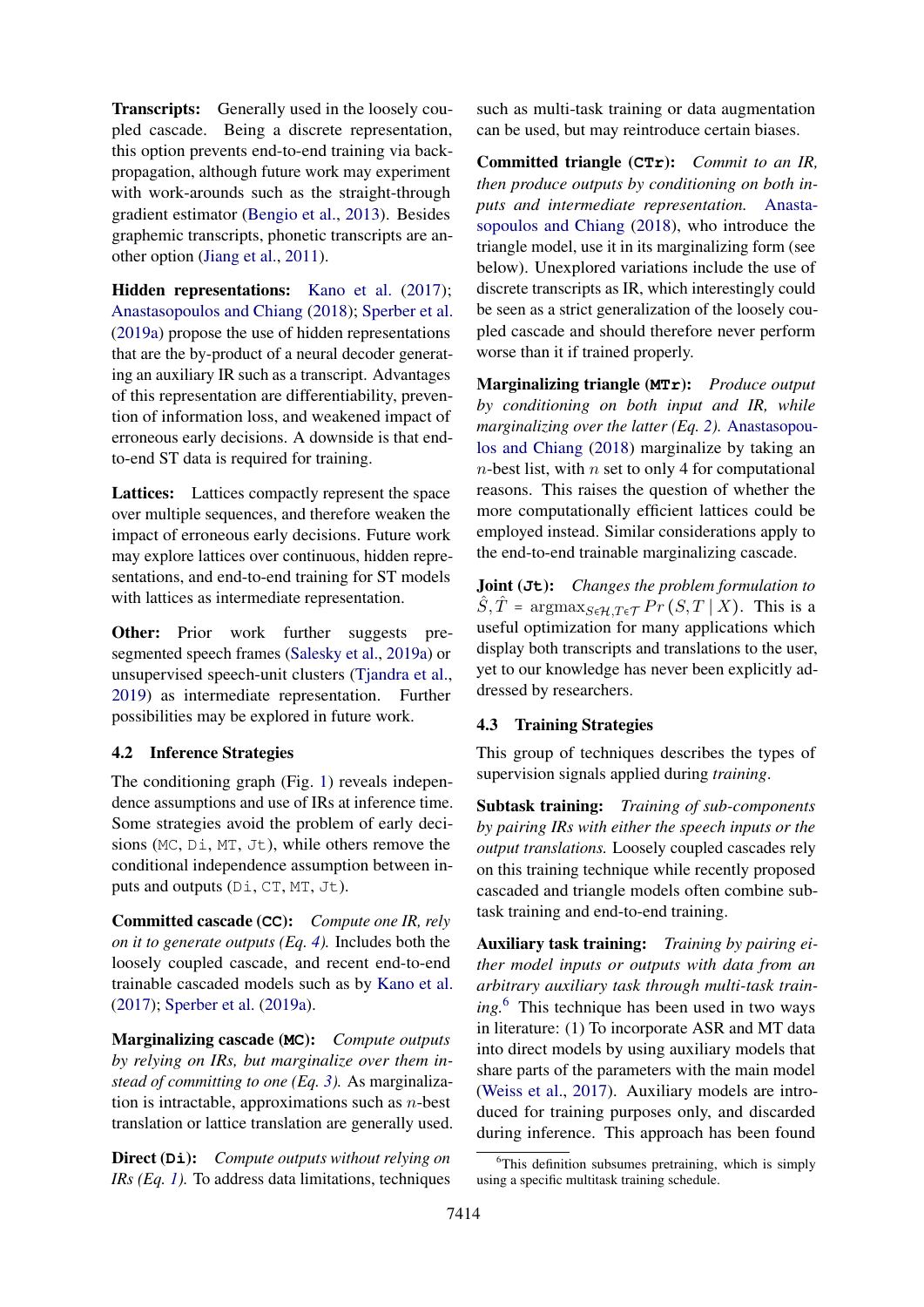inferior at exploiting ASR and MT data when compared to subtask training [\(Sperber et al.,](#page-12-17) [2019a\)](#page-12-17). (2) To incorporate various types of less closely related training data, such as the use of multitask training to exploit ASR data from an unrelated third language [\(Bansal et al.,](#page-8-9) [2019;](#page-8-9) [Stoian et al.,](#page-12-16) [2020\)](#page-12-16).

End-to-end: *Supervision signal that directly pairs speech inputs and output translations.* This technique is appealing because it jointly optimizes all involved parameters and may lead to better optima. The main limitation is lack of appropriate data, which can be addressed by combined training with one of the alternative supervision types, or by training on augmented data, as discussed next.

#### 4.4 End-to-End Training Data

Manual: *Speech utterances for training are translated (and possibly transcribed) by humans.* This is the most desirable case, but such data is currently scarce. While we have seen growth in data sources in the past two years ([§2.3\)](#page-1-1), collecting more data is an extremely important direction for future work.

Augmented: *Data obtained by either augmenting an ASR corpus with automatic translations, or augmenting an MT corpus with synthesized speech.* This has been shown more data efficient than multitask training in the context of adding large MT and ASR corpora [\(Jia et al.,](#page-10-9) [2019a\)](#page-10-9). [Pino et al.](#page-11-14) [\(2019\)](#page-11-14) find that augmented ASR corpora are more effective than augmented MT corpora. This approach allows training direct models and end-to-end models even when no end-to-end data is available. Knowledge distillation can be seen as an extension [\(Liu](#page-10-10) [et al.,](#page-10-10) [2019\)](#page-10-10). An important problem that needs analysis is to what extent mismatched source-language and information loss degrade the augmented data.

Zero-Shot: *Using no end-to-end data during training.* While augmented data can be used in most situations in which no manual data is available, it suffers from certain biases that may harm the ST model. Similarly to how zero-shot translation enables translating between unseen combinations of source and target languages, it may be worth exploring whether some recent models, such as direct models or cascades with non-discrete IRs, can be trained without resorting to any end-to-end data for the particular language pair of interest.

### <span id="page-6-0"></span>5 Applications and Requirements

While we previously described the task of ST simply as the task of generating accurate text translations from speech inputs, the reality is in fact much more complicated. Future work may exploit new modeling techniques to explicitly address the aspects drawn out below.

### 5.1 Mode of Delivery

Batch mode: *A (potentially large) piece of recorded speech is translated as a whole.* Segmentation into utterances may or may not be given. This mode allows access to future context, and imposes no strict computational restrictions. Typical applications include movie subtitling [\(Matusov](#page-11-1) [et al.,](#page-11-1) [2019\)](#page-11-1) and dubbing [\(Saboo and Baumann,](#page-11-0) [2019;](#page-11-0) [Federico et al.,](#page-9-18) [2020\)](#page-9-18).

Consecutive: *Real-time situation where inputs are provided as complete utterances or other translatable units, and outputs must be produced with low latency.* A typical example is a two-way translation system on a mobile device [\(Hsiao et al.,](#page-10-17) [2006\)](#page-10-17). This is the only mode of delivery that allows interaction between speaker and translator [\(Ayan](#page-8-12) [et al.,](#page-8-12) [2013\)](#page-8-12).

Simultaneous: *Real-time situation where latency is crucial and outputs are produced incrementally based on incoming audio stream.* Simultaneous translation is faced with an inherent delay vs. accuracy trade-off, such as in a typical lecture translation application (Fügen,  $2008$ ). In addition to computational latency, which is relevant also with consecutive translation, simultaneous translation suffers from inherent modeling latency caused by factors including reordering.

### 5.2 Output Medium

Text: This is a standard setting, but is nevertheless worth discussing in more detail for at least two reasons: (1) as is well-known in the subtitling industry, reading speeds can be slower than speaking and listening speeds [\(Romero-Fresco,](#page-11-17) [2009\)](#page-11-17), implying that a recipient may not be able to follow verbatim text translations in case of fast speakers, and that summarization may be warranted. (2) Text display makes repair strategies possible that are quite distinct from spoken outputs: One can alter, highlight, or remove past outputs. One possible way of exploiting this is [Niehues et al.](#page-11-18) [\(2018\)](#page-11-18)'s strategy of simultaneous translation through re-translation.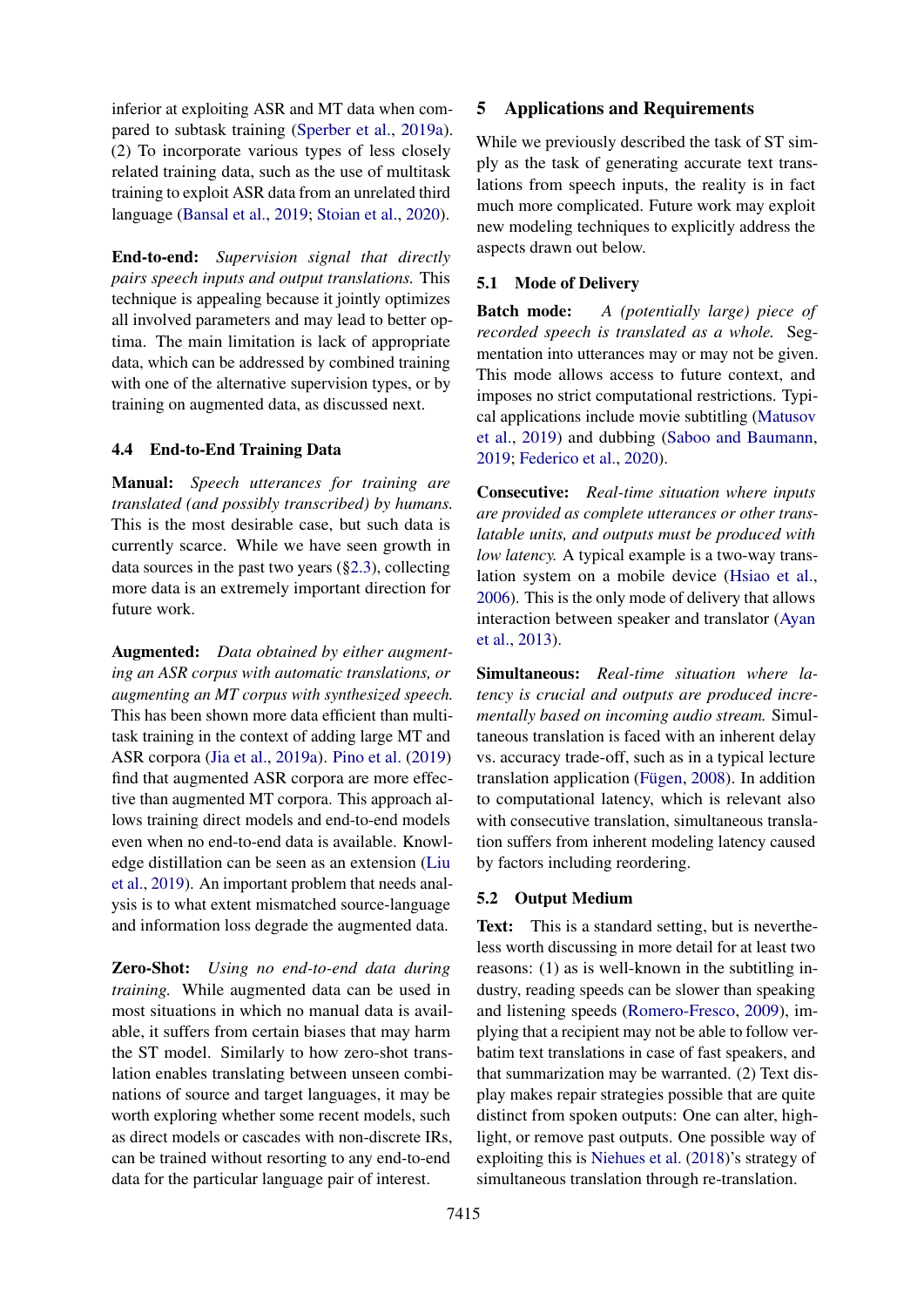<span id="page-7-0"></span>

| ES | también tengo um eh estoy tomando una clase    |
|----|------------------------------------------------|
| EN | i also have um eh i'm taking a marketing class |
| ES | porque qué va, mja ya te acuerda que           |
| EN | because what is, mhm do you recall now that    |

Table 2: Examples for faithful Spanish to English translations, taken from [\(Salesky et al.,](#page-11-19) [2019b\)](#page-11-19).

Speech: Speech outputs have been used since the early days [\(Lavie et al.,](#page-10-0) [1996\)](#page-10-0), but whether to apply text-to-speech on top of translated text has often been seen as a question to leave to user interface designers. Here, we argue that ST researchers should examine in what ways speech outputs should differ from text outputs. For example, is disfluency removal [\(Fitzgerald et al.,](#page-9-7) [2009\)](#page-9-7) beneficial for speech outputs, given that human listeners are naturally able to repair disfluencies [\(Lickley,](#page-10-18) [1994\)](#page-10-18)? Further examples that need more exploration are prosody transfer [\(Aguero et al.,](#page-8-3) [2006\)](#page-8-3) and models that directly translate speech-to-speech [\(Jia et al.,](#page-10-12) [2019b\)](#page-10-12).

### 5.3 The Role of Transcripts

Mandatory transcripts: *User interface displays both transcripts and translations to the user.* This scenario has been implemented in many applications [\(Hsiao et al.,](#page-10-17) [2006;](#page-10-17) [Cho et al.,](#page-9-19) [2013\)](#page-9-19), but has received little attention in the context of end-to-end ST research. It ties together with the *joint* inference model ([§4.3\)](#page-5-2). Note that with loosely coupled cascades, there is little need to consider this scenario explicitly because the application can simply display the by-product transcripts to the user. But this is not easily possible with direct models or with models using IRs other than transcripts.

Auxiliary transcripts: *Transcriptions are not needed as user-facing model outputs, but may be exploited as IRs during training and possibly inference.* This is the most typical formal framing of the ST task, assuming that transcribed training data is useful mainly for purposes of improving the final translation.

Transcript-free: *No transcribed training data exists, so the model cannot rely on supervised transcripts as IR.* The main scenario is endangered language preservation for languages without written script, where it is often easier to collect translated speech than transcribed speech [\(Duong et al.,](#page-9-12) [2016\)](#page-9-12).

### 5.4 Translation Method

The method of translation is an especially relevant factor in ST, which commonly includes a transfer from the spoken into the written domain. Here, we provide two reference points for the method of translation, while referring to [Newmark](#page-11-20) [\(1988\)](#page-11-20) for a more nuanced categorization.

Faithful: *Keeps the contextual meaning of the original as precisely as possible within the grammatical constraints of the target language.* With text as output medium, faithful translation may result in poor readability, e.g. due to the translation of disfluencies (Table [2\)](#page-7-0). Arguably the most appropriate output medium for faithful ST would be speech, although user studies are needed to confirm this. Another application are high-stake political meetings in which translations must stay as close to the original sentence as possible. As we move toward more distant language pairs, the practicability of faithful translation of spoken language with disfluencies becomes increasingly questionable.

Communicative: *Renders the contextual meaning of the original such that both content and style are acceptable and comprehensible by the target audience.* An important example for improving communicativeness is disfluency removal [\(Fitzger](#page-9-7)[ald et al.,](#page-9-7) [2009\)](#page-9-7). Given that human translators and interpreters adapt their translation method depending on factors that include input and output medium [\(He et al.,](#page-10-19) [2016\)](#page-10-19), more research is needed beyond disfluency removal. Communicative translations are especially relevant in casual contexts where convenience and low cognitive effort are mandative. Arguably the closest neighbor of spoken language style in the text realm is social media, it would be interesting to attempt speech-to-text translation with social-media style outputs.

#### 6 Discussion

Recent works on end-to-end modeling techniques are motivated by the prospect of overcoming the loosely coupled cascade's inherent issues, yet of the issues outlined in [§2.1,](#page-1-2) often only the goal of avoiding early decisions is mentioned motivationally. While early decisions and data efficiency have been recognized as central issues, empirical insights are still limited and further analysis is needed. Mismatched source-language and information loss are often not explicitly analyzed.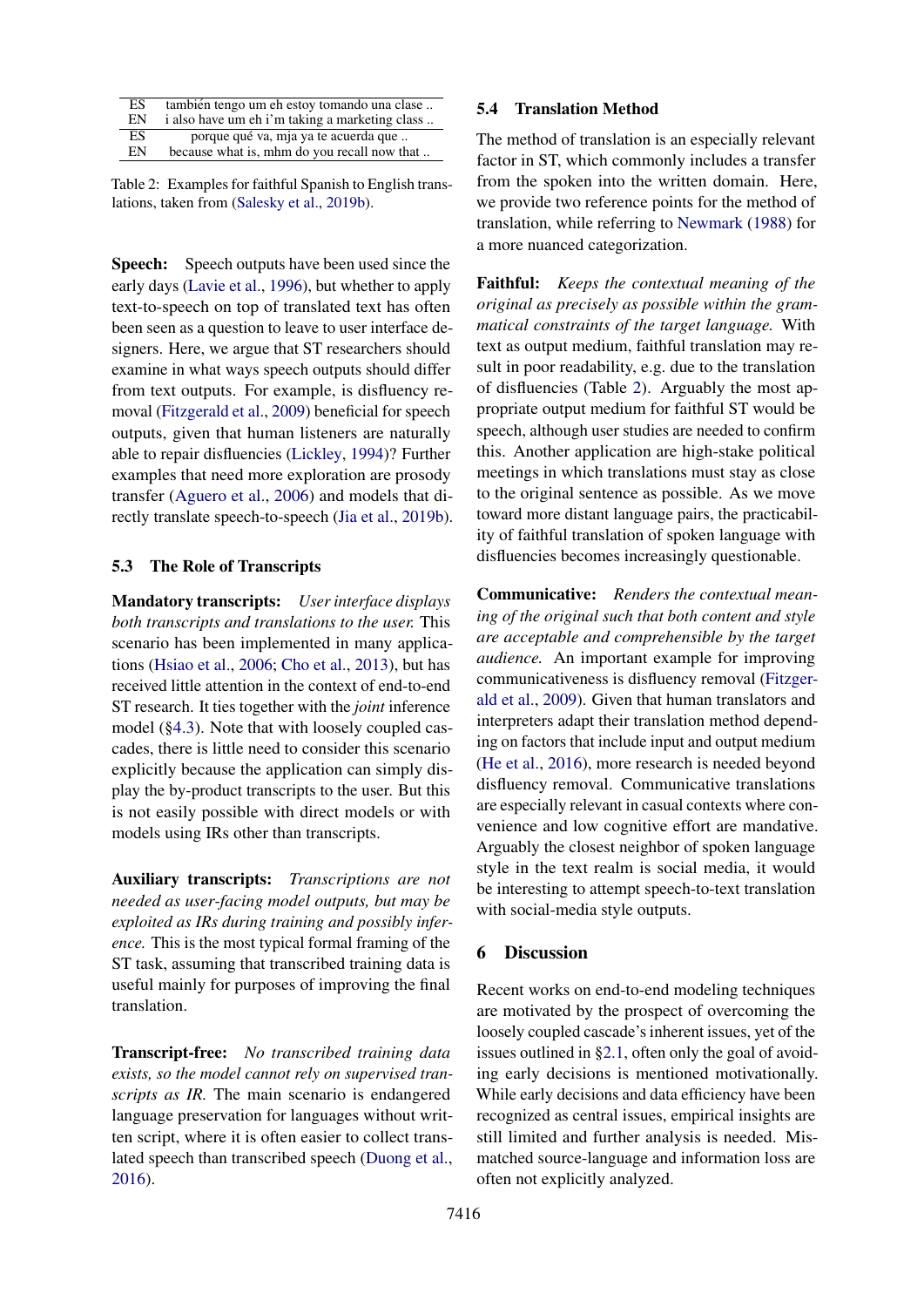We conjecture that the apparent trade-off between data efficiency and modeling power may explain the mixed success in outperforming the loosely coupled cascade. In order to make progress in this regard, the involved issues (early decisions, mismatched source-language, information loss, data efficiency) need to be precisely analyzed ([§3\)](#page-2-4), and more model variants ([§4\)](#page-4-0) should be explored. As a possible starting point one may aim to extend, rather than alter, traditional models, e.g. applying end-to-end training as a fine-tuning step, employing a direct model for rescoring, or adding a triangle connection to a loosely coupled cascade. We further suggest that more principled solutions to the different application-specific requirements ([§5\)](#page-6-0) should be attempted. Perhaps it is possible to get rid of segmentation as a separate step in batch delivery mode, or perhaps text as output medium can be used to visualize repairs more effectively. Several of the application-specific requirements demand user studies and will not be sufficiently solved by relying on automatic metrics only.

# 7 Conclusion

We started this paper with a chronological survey of three decades of ST research, focusing on carving out the key concepts. We then provided definitions of the central challenges, techniques, and requirements, motivated by the observation that recent work does not sufficiently analyze these challenges. We exposed a significant space of both modeling ideas and application-specific requirements left to be addressed in future research.

Our hope is to encourage meaningful and generalizable comparisons on our quest toward overcoming the long-standing issues found in ST models.

### References

- <span id="page-8-3"></span>P. D. Aguero, Jordi Adell, and Antonio Bonafonte. 2006. [Prosody Generation for Speech-to-Speech](https://ieeexplore.ieee.org/document/1660081) [Translation.](https://ieeexplore.ieee.org/document/1660081) In *International Conference on Acoustics, Speech, and Signal Processing (ICASSP)*, Toulouse, France.
- <span id="page-8-7"></span>Antonios Anastasopoulos and David Chiang. 2018. [Tied Multitask Learning for Neural Speech Trans](http://arxiv.org/abs/1802.06655)[lation.](http://arxiv.org/abs/1802.06655) In *North American Chapter of the Association for Computational Linguistics (NAACL)*, New Orleans, USA.
- <span id="page-8-4"></span>Gopala Krishna Anumanchipalli, Luis C. Oliveira, and Alan W. Black. 2012. [Intent transfer in speech-to](https://doi.org/10.1109/SLT.2012.6424214)[speech machine translation.](https://doi.org/10.1109/SLT.2012.6424214) In *Workshop on Spoken*

*Language Technology (SLT)*, pages 153–158, Miami, USA.

- <span id="page-8-12"></span>Necip Fazil Ayan, Arindam Mandal, Michael Frandsen, Jing Zheng, Peter Blasco, Andreas Kathol, Frederic Bechet, Benoit Favre, Alex Marin, Tom Kwiatkowski, Mari Ostendorf, Luke Zettlemoyer, Philipp Salletmayr, Julia Hirschberg, and Svetlana Stoyanchev. 2013. ['Can you give me another word](https://doi.org/10.1109/ICASSP.2013.6639302) [for hyperbaric?': Improving speech translation us](https://doi.org/10.1109/ICASSP.2013.6639302)[ing targeted clarification questions.](https://doi.org/10.1109/ICASSP.2013.6639302) In *International Conference on Acoustics, Speech and Signal Processing (ICASSP)*, pages 8391–8395, Vancouver, Canada.
- <span id="page-8-10"></span>Parnia Bahar, Albert Zeyer, Ralf Schlüter, and Hermann Ney. 2019. [On Using SpecAugment for End](https://www-i6.informatik.rwth-aachen.de/publications/download/1122/BaharParniaZeyerAlbertSchl{%}FCterRalfNeyHermann--OnUsingSpecAugmentforEnd-to-EndSpeechTranslation--2019.pdf)[to-End Speech Translation.](https://www-i6.informatik.rwth-aachen.de/publications/download/1122/BaharParniaZeyerAlbertSchl{%}FCterRalfNeyHermann--OnUsingSpecAugmentforEnd-to-EndSpeechTranslation--2019.pdf) In *International Workshop on Spoken Language Translation (IWSLT)*, Hongkong.
- <span id="page-8-1"></span>Srinivas Bangalore and Giuseppe Riccardi. 2001. [A](https://www.aclweb.org/anthology/N01-1018/) [Finite-State Approach to Machine Translation.](https://www.aclweb.org/anthology/N01-1018/) In *North American Chapter of the Association for Computational Linguistics (NAACL)*, Pittsburgh, USA.
- <span id="page-8-6"></span>Sameer Bansal, Herman Kamper, Karen Livescu, Adam Lopez, and Sharon Goldwater. 2018. [Low-](http://arxiv.org/abs/1803.09164)[Resource Speech-to-Text Translation.](http://arxiv.org/abs/1803.09164) In *Annual Conference of the International Speech Communication Association (InterSpeech)*, Hyderabad, India.
- <span id="page-8-9"></span>Sameer Bansal, Herman Kamper, Karen Livescu, Adam Lopez, and Sharon Goldwater. 2019. [Pre](http://arxiv.org/abs/1809.01431)[training on high-resource speech recognition im](http://arxiv.org/abs/1809.01431)[proves low-resource speech-to-text translation.](http://arxiv.org/abs/1809.01431) In *North American Chapter of the Association for Computational Linguistics (NAACL)*, Minneapolis, USA.
- <span id="page-8-0"></span>Sameer Bansal, Herman Kamper, Adam Lopez, and Sharon Goldwater. 2017. [Towards speech-to-text](http://arxiv.org/abs/1702.03856) [translation without speech recognition.](http://arxiv.org/abs/1702.03856) In *European Chapter of the Association for Computational Linguistics (EACL)*.
- <span id="page-8-2"></span>Daniel Beck, Trevor Cohn, and Gholamreza Haffari. 2019. [Neural Speech Translation using Lattice](https://www.aclweb.org/anthology/D19-5304/) [Transformations and Graph Networks.](https://www.aclweb.org/anthology/D19-5304/) In *Thirteenth Workshop on Graph-Based Methods for Natural Language Processing (TextGraphs-13)*, pages 26–31, Hongkong.
- <span id="page-8-5"></span>Benjamin Beilharz, Xin Sun, Sariya Karimova, and Stefan Riezler. 2020. [LibriVoxDeEn: A Corpus for](http://arxiv.org/abs/1910.07924) [German-to-English Speech Translation and Speech](http://arxiv.org/abs/1910.07924) [Recognition.](http://arxiv.org/abs/1910.07924) In *Language Resources and Evaluation (LREC)*, Marseille, France.
- <span id="page-8-11"></span>Yoshua Bengio, Nicholas Léonard, and Aaron Courville. 2013. [Estimating or Propagating Gra](http://arxiv.org/abs/1308.3432)[dients Through Stochastic Neurons for Conditional](http://arxiv.org/abs/1308.3432) [Computation.](http://arxiv.org/abs/1308.3432) *arXiv:1308.3432*.
- <span id="page-8-8"></span>Alexandre Berard, Laurent Besacier, Ali Can Ko- ´ cabiyikoglu, and Olivier Pietquin. 2018. [End-to-](http://arxiv.org/abs/1802.04200)[End Automatic Speech Translation of Audiobooks.](http://arxiv.org/abs/1802.04200)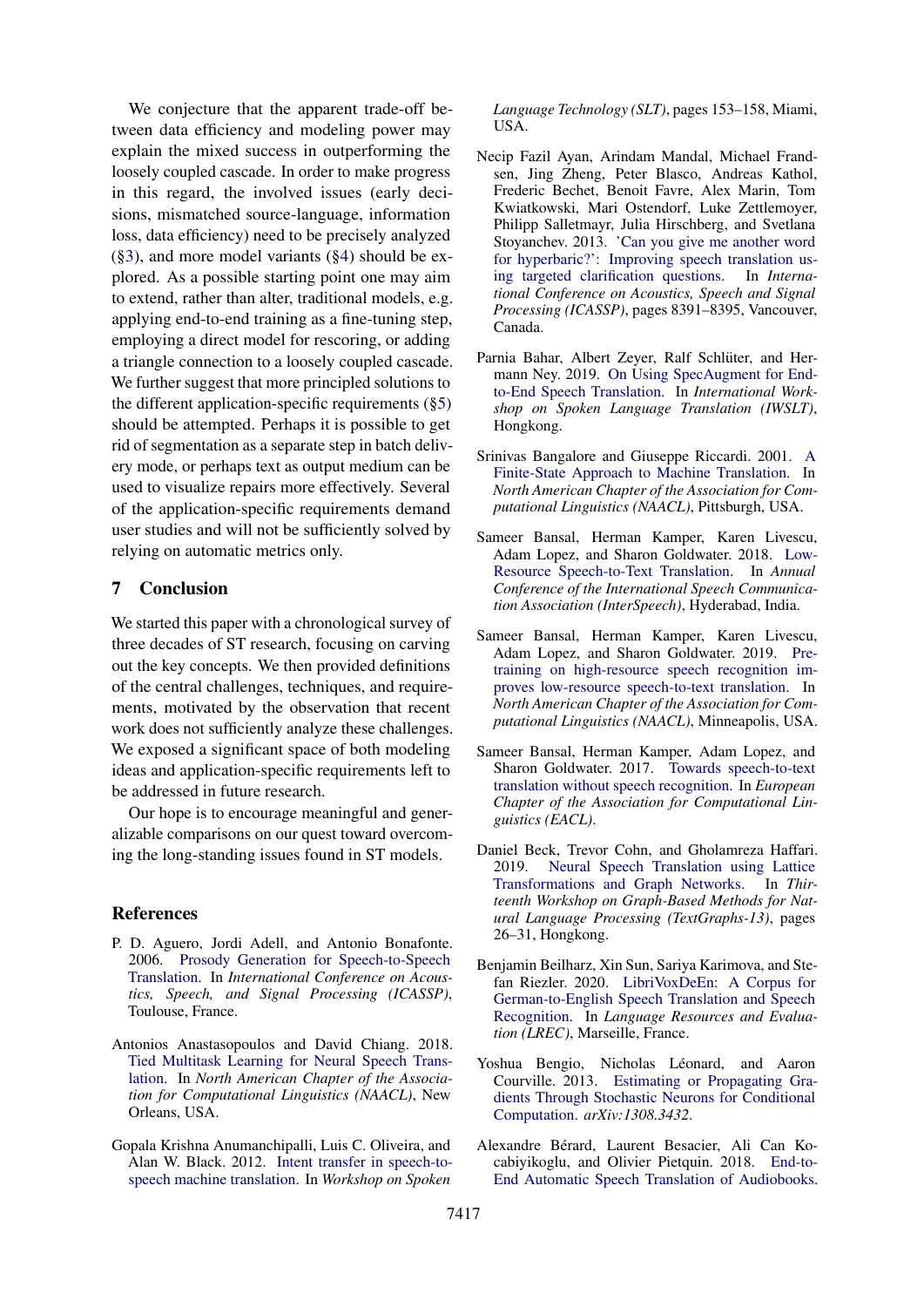In *International Conference on Acoustics, Speech and Signal Processing (ICASSP)*, Calgary, Canada.

- <span id="page-9-13"></span>Alexandre Berard, Olivier Pietquin, Christophe Servan, and Laurent Besacier. 2016. [Listen and Trans](http://arxiv.org/abs/1612.01744)[late: A Proof of Concept for End-to-End Speech](http://arxiv.org/abs/1612.01744)[to-Text Translation.](http://arxiv.org/abs/1612.01744) In *NIPS Workshop on Endto-end Learning for Speech and Audio Processing*, Barcelona, Spain.
- <span id="page-9-3"></span>Nicola Bertoldi and Marcello Federico. 2005. [A New](https://ieeexplore.ieee.org/document/1566492) [Decoder for Spoken Language Translation Based on](https://ieeexplore.ieee.org/document/1566492) [Confusion Networks.](https://ieeexplore.ieee.org/document/1566492) In *Automatic Speech Recognition & Understanding (ASRU)*, pages 86–91, San Juan, Puerto Rico.
- <span id="page-9-1"></span>Alan W. Black, Ralf D. Brown, Robert Frederking, Kevin Lenzo, John Moody, Alexander Rudnicky, Rita Singh, and Eric Steinbrecher. 2002. [Rapid](https://www.cs.cmu.edu/~awb/papers/ICSLP2002/tongues-speech.pdf) [Development of Speech-to-Speech Translation Sys](https://www.cs.cmu.edu/~awb/papers/ICSLP2002/tongues-speech.pdf)[tems.](https://www.cs.cmu.edu/~awb/papers/ICSLP2002/tongues-speech.pdf) In *International Conference on Spoken Language Processing (ICSLP)*, Denver, USA.
- <span id="page-9-11"></span>Marcely Zanon Boito, William N. Havard, Mahault Garnerin, Éric Le Ferrand, and Laurent Besacier. 2020. [MaSS: A Large and Clean Multilingual](http://arxiv.org/abs/1907.12895) [Corpus of Sentence-aligned Spoken Utterances Ex](http://arxiv.org/abs/1907.12895)[tracted from the Bible.](http://arxiv.org/abs/1907.12895) In *Language Resources and Evaluation (LREC)*, Marseille, France.
- <span id="page-9-2"></span>Francisco Casacuberta, Hermann Ney, Franz Josef Och, Enrique Vidal, J. M. Vilar, S. Barrachina, I. García-Varea, D. Llorens, C. Martínez, S. Molau, F. Nevado, M. Pastor, D. Picó, A. Sanchis, and C. Tillmann. 2004. [Some approaches to statistical and finite-state](https://www.researchgate.net/publication/223924075_Some_approaches_to_statistical_and_finite-state_speech-to-speech_translation) [speech-to-speech translation.](https://www.researchgate.net/publication/223924075_Some_approaches_to_statistical_and_finite-state_speech-to-speech_translation) *Computer Speech and Language*, 18(1):25–47.
- <span id="page-9-5"></span>Qiao Cheng, Meiyuan Fang, Yaqian Han, Jin Huang, and Yitao Duan. 2019. [Breaking the Data Barrier:](http://arxiv.org/abs/1909.11430) [Towards Robust Speech Translation via Adversarial](http://arxiv.org/abs/1909.11430) [Stability Training.](http://arxiv.org/abs/1909.11430) In *International Workshop on Spoken Language Translation (IWSLT)*, Hongkong.
- <span id="page-9-4"></span>Yong Cheng, Zhaopeng Tu, Fandong Meng, Junjie Zhai, and Yang Liu. 2018. [Towards Robust Neural](https://www.aclweb.org/anthology/P18-1163.pdf) [Machine Translation.](https://www.aclweb.org/anthology/P18-1163.pdf) In *Association for Computational Linguistic (ACL)*, Melbourne, Australia.
- <span id="page-9-19"></span>Eunah Cho, Christian Fügen, Teresa Hermann, Kevin Kilgour, Mohammed Mediani, Christian Mohr, Jan Niehues, Kay Rottmann, Christian Saam, Sebastian Stüker, and Alex Waibel. 2013. [A real-world system](http://isl.anthropomatik.kit.edu/cmu-kit/downloads/A_Real-World_System_for_Simultaneous_Translation_of_German_Lectures.pdf) [for simultaneous translation of German lectures.](http://isl.anthropomatik.kit.edu/cmu-kit/downloads/A_Real-World_System_for_Simultaneous_Translation_of_German_Lectures.pdf) In *Annual Conference of the International Speech Communication Association (InterSpeech)*, pages 3473– 3477, Lyon, France.
- <span id="page-9-17"></span>Hoang Cuong and Khalil Sima'an. 2018. [A survey of](https://doi.org/10.1007/s10590-018-9216-8) [domain adaptation for statistical machine translation.](https://doi.org/10.1007/s10590-018-9216-8) In *Conference on Computational Linguistics (COL-ING)*, Santa Fe, USA.
- <span id="page-9-15"></span>Mattia Antonino Di Gangi, Viet-Nhat Nguyen, Matteo Negri, and Marco Turchi. 2020. [Instance-Based](http://arxiv.org/abs/1910.10663)

[Model Adaptation For Direct Speech Translation.](http://arxiv.org/abs/1910.10663) In *International Conference on Acoustics, Speech and Signal Processing (ICASSP)*, Barcelona, Spain.

- <span id="page-9-6"></span>Paul R Dixon, Andrew Finch, H Chiori, and H Kashioka. 2011. [Investigation on the Effects of ASR](https://www.researchgate.net/publication/268177987_Investigation_on_the_Effects_of_ASR_Tuning_on_Speech_Translation_Performance) [Tuning on Speech Translation Performance.](https://www.researchgate.net/publication/268177987_Investigation_on_the_Effects_of_ASR_Tuning_on_Speech_Translation_Performance) In *International Workshop on Spoken Language Translation (IWSLT)*, pages 167–174, San Francisco, USA.
- <span id="page-9-8"></span>Quoc Truong Do, Tomoki Toda, Graham Neubig, Sakriani Sakti, and Satoshi Nakamura. 2017. [Pre](https://ahcweb01.naist.jp/papers/journal/2016/201612_TASLP_Do_1/201612_TASLP_Do_1.paper.pdf)[serving Word-level Emphasis in Speech-to-speech](https://ahcweb01.naist.jp/papers/journal/2016/201612_TASLP_Do_1/201612_TASLP_Do_1.paper.pdf) [Translation.](https://ahcweb01.naist.jp/papers/journal/2016/201612_TASLP_Do_1/201612_TASLP_Do_1.paper.pdf) *IEEE Transactions on Audio, Speech and Language Processing*, 25(3):544–556.
- <span id="page-9-12"></span>Long Duong, Antonios Anastasopoulos, David Chiang, Steven Bird, and Trevor Cohn. 2016. [An Atten](http://www.aclweb.org/anthology/N16-1109)[tional Model for Speech Translation Without Tran](http://www.aclweb.org/anthology/N16-1109)[scription.](http://www.aclweb.org/anthology/N16-1109) In *North American Chapter of the Association for Computational Linguistics (NAACL)*, pages 949–959, San Diego, USA.
- <span id="page-9-18"></span>Marcello Federico, Robert Enyedi, and Roberto Barrachicote. 2020. [From Speech-to-Speech Translation](http://arxiv.org/abs/arXiv:2001.06785v3) [to Automatic Dubbing.](http://arxiv.org/abs/arXiv:2001.06785v3) *arXiv:2001.06785v3*.
- <span id="page-9-7"></span>Erin Fitzgerald, Keith Hall, and Frederick Jelinek. 2009. [Reconstructing false start errors in sponta](https://storage.googleapis.com/pub-tools-public-publication-data/pdf/35235.pdf)[neous speech text.](https://storage.googleapis.com/pub-tools-public-publication-data/pdf/35235.pdf) In *European Chapter of the Association for Computational Linguistics (EACL)*, pages 255–263, Athens, Greece.
- <span id="page-9-0"></span>Christian Fugen. 2008. ¨ *[A System for Simultaneous](https://pdfs.semanticscholar.org/f541/79853c393cde55a662d777196303db3e0241.pdf) [Translation of Lectures and Speeches](https://pdfs.semanticscholar.org/f541/79853c393cde55a662d777196303db3e0241.pdf)*. Ph.D. thesis, University of Karlsruhe.
- <span id="page-9-10"></span>Antonino Mattia di Gangi, Roldano Cattoni, Luisa Bentivogli, Matteo Negri, and Marco Turchi. 2019a. [MuST-C : a Multilingual Speech Translation Cor](https://www.aclweb.org/anthology/N19-1202/)[pus.](https://www.aclweb.org/anthology/N19-1202/) In *North American Chapter of the Association for Computational Linguistics (NAACL)*, Minneapolis, USA.
- <span id="page-9-14"></span>Mattia A. di Gangi, Matteo Negri, Roldano Cattoni, Roberto Dessi, and Marco Turchi. 2019b. [En](https://www.aclweb.org/anthology/W19-6603/)[hancing Transformer for End-to-end Speech-to-Text](https://www.aclweb.org/anthology/W19-6603/) [Translation.](https://www.aclweb.org/anthology/W19-6603/) In *Machine Translation Summit XVII Volume 1: Research Track*, pages 21–31, Dublin, Ireland.
- <span id="page-9-16"></span>Mattia Antonino di Gangi, Matteo Negri, and Marco Turchi. 2019c. [One-to-Many Multilingual End](http://arxiv.org/abs/1910.00254)[to-End Speech Translation.](http://arxiv.org/abs/1910.00254) In *Automatic Speech Recognition & Understanding (ASRU)*, December.
- <span id="page-9-9"></span>Pierre Godard, Gilles Adda, Martine Adda-Decker, J. Benjumea, L. Besacier, J. Cooper-Leavitt, G-N. Kouarata, L. Lamel, H. Maynard, M. Mueller, A. Rialland, S. Stueker, F. Yvon, and M. Zanon-Boito. 2018. [A Very Low Resource Language Speech](http://arxiv.org/abs/1710.03501) [Corpus for Computational Language Documenta](http://arxiv.org/abs/1710.03501)[tion Experiments.](http://arxiv.org/abs/1710.03501) In *Language Resources and Evaluation (LREC)*, Miyazaki, Japan.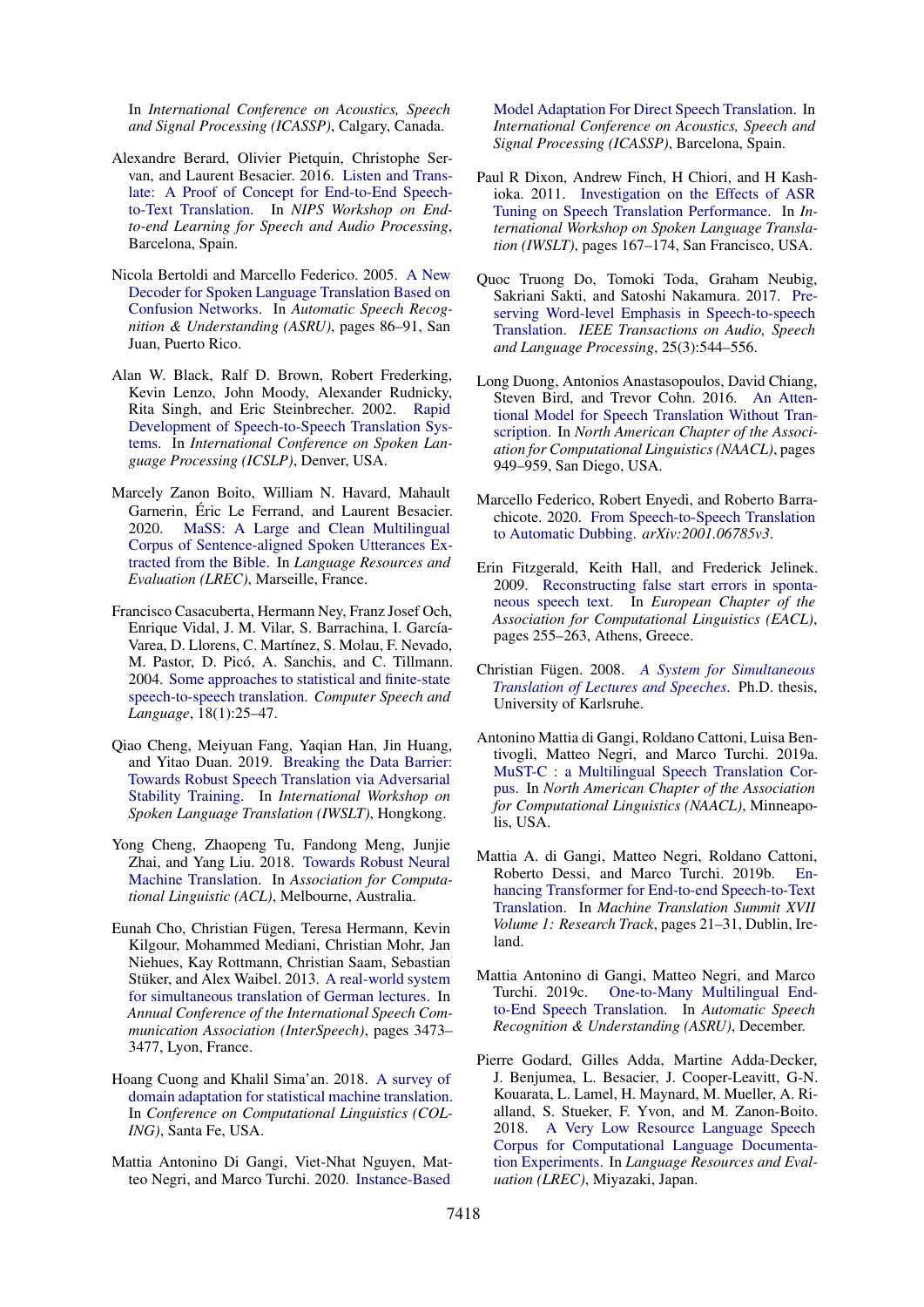- <span id="page-10-19"></span>He He, Jordan Boyd-Graber, and Hal. 2016. [Inter](https://www.aclweb.org/anthology/N16-1111/)[pretese vs. Translationese : The Uniqueness of Hu](https://www.aclweb.org/anthology/N16-1111/)[man Strategies in Simultaneous Interpretation.](https://www.aclweb.org/anthology/N16-1111/) In *North American Chapter of the Association for Computational Linguistics (NAACL)*, pages 971–976, San Diego, USA.
- <span id="page-10-3"></span>Xiaodong He, Li Deng, and Alex Acero. 2011. [Why](https://doi.org/10.1109/ICASSP.2011.5947637) [word error rate is not a good metric for speech](https://doi.org/10.1109/ICASSP.2011.5947637) [recognizer training for the speech translation task?](https://doi.org/10.1109/ICASSP.2011.5947637) In *International Conference on Acoustics, Speech and Signal Processing (ICASSP)*, pages 5632–5635, Prague, Czech Republic.
- <span id="page-10-17"></span>Roger Hsiao, Ashish Venugopal, Thilo Köhler, Ting Zhang, Paisarn Charoenpornsawat, Andreas Zollmann, Stephan Vogel, Alan W. Black, Tanja Schultz, and Alex Waibel. 2006. [Optimizing components for](http://www.cs.cmu.edu/~tanja/Papers/HsiaoSchultz_Interspeech2006.pdf) [handheld two-way speech translation for an English-](http://www.cs.cmu.edu/~tanja/Papers/HsiaoSchultz_Interspeech2006.pdf)[Iraqi Arabic system.](http://www.cs.cmu.edu/~tanja/Papers/HsiaoSchultz_Interspeech2006.pdf) In *Annual Conference of the International Speech Communication Association (InterSpeech)*, pages 765–768, Pittsburgh, USA.
- <span id="page-10-13"></span>Hirofumi Inaguma, Kevin Duh, Tatsuya Kawahara, and Shinji Watanabe. 2019. [Multilingual End-to-End](http://arxiv.org/abs/1910.00254) [Speech Translation.](http://arxiv.org/abs/1910.00254) In *Automatic Speech Recognition & Understanding (ASRU)*, Singapore.
- <span id="page-10-11"></span>Sathish Indurthi, Houjeung Han, Nikhil Kumar Lakumarapu, Beomseok Lee, Insoo Chung, Sangha Kim, and Chanwoo Kim. 2020. [Data Efficient Direct](http://arxiv.org/abs/arXiv:1911.04283v1) [Speech-to-Text Translation with Modality Agnostic](http://arxiv.org/abs/arXiv:1911.04283v1) [Meta-Learning.](http://arxiv.org/abs/arXiv:1911.04283v1) In *Conference on Artificial Intelligence (AAAI)*, New York City, USA.
- <span id="page-10-7"></span>Javier Iranzo-Sánchez, Joan Albert Silvestre-Cerdà, Javier Jorge, Nahuel Roselló, Adrià Giménez, Albert Sanchis, Jorge Civera, and Alfons Juan. 2020. [Europarl-ST: A Multilingual Corpus For Speech](http://arxiv.org/abs/1911.03167) [Translation Of Parliamentary Debates.](http://arxiv.org/abs/1911.03167) In *International Conference on Acoustics, Speech and Signal Processing (ICASSP)*, Barcelona, Spain.
- <span id="page-10-9"></span>Ye Jia, Melvin Johnson, Wolfgang Macherey, Ron J Weiss, Yuan Cao, Chung-cheng Chiu Naveen, Ari Stella, and Laurenzo Yonghui. 2019a. [Leverag](http://arxiv.org/abs/arXiv:1811.02050v1)[ing Weakly Supervised Data to Improve End-to-End](http://arxiv.org/abs/arXiv:1811.02050v1) [Speech-to-Text Translation.](http://arxiv.org/abs/arXiv:1811.02050v1) In *International Conference on Acoustics, Speech and Signal Processing (ICASSP)*, Brighton, United Kingdom.
- <span id="page-10-12"></span>Ye Jia, Ron J. Weiss, Fadi Biadsy, Wolfgang Macherey, Melvin Johnson, Zhifeng Chen, and Yonghui Wu. 2019b. [Direct speech-to-speech translation with a](http://arxiv.org/abs/1904.06037) [sequence-to-sequence model.](http://arxiv.org/abs/1904.06037) In *Annual Conference of the International Speech Communication Association (InterSpeech)*, Graz, Austria.
- <span id="page-10-16"></span>Jie Jiang, Zeeshan Ahmed, Julie Carson-Berndsen, Peter Cahill, and Andy Way. 2011. [Phonetic](http://www.mt-archive.info/MTS-2011-Jiang-1.pdf) [Representation-Based Speech Translation.](http://www.mt-archive.info/MTS-2011-Jiang-1.pdf) In *Machine Translation Summit (MTS)*, pages 81–88, Xiamen, China.
- <span id="page-10-14"></span>Denis Jouvet. 2019. [Speech Processing and Prosody.](https://hal.inria.fr/hal-02177210/document) In *International Conference of Text, Speech and Dialogue (TSD)*, Ljubljana, Slovenia.
- <span id="page-10-8"></span>Takatomo Kano, Sakriani Sakti, and Satoshi Nakamura. 2017. [Structured-based Curriculum Learn](https://arxiv.org/abs/1802.06003)[ing for End-to-end English-Japanese Speech Trans](https://arxiv.org/abs/1802.06003)[lation.](https://arxiv.org/abs/1802.06003) In *Annual Conference of the International Speech Communication Association (InterSpeech)*, pages 2630–2634.
- <span id="page-10-5"></span>Takatomo Kano, Shinnosuke Takamichi, Sakriani Sakti, Graham Neubig, Tomoki Toda, and Satoshi Nakamura. 2018. [End to end Model for Cross-](http://www.phontron.com/paper/kano18mtj.pdf)[Lingual Transformation of Paralinguistic Informa](http://www.phontron.com/paper/kano18mtj.pdf)[tion.](http://www.phontron.com/paper/kano18mtj.pdf) *Machine Translation*, 32(4):353–368.
- <span id="page-10-6"></span>Ali Can Kocabiyikoglu, Laurent Besacier, and Olivier Kraif. 2018. [Augmenting Librispeech with French](https://arxiv.org/abs/1802.03142) [Translations: A Multimodal Corpus for Direct](https://arxiv.org/abs/1802.03142) [Speech Translation Evaluation.](https://arxiv.org/abs/1802.03142) In *Language Resources and Evaluation (LREC)*, Miyazaki, Japan.
- <span id="page-10-15"></span>Wouter M. Kouw and Marco Loog. 2018. [An intro](http://arxiv.org/abs/1812.11806)[duction to domain adaptation and transfer learning.](http://arxiv.org/abs/1812.11806) Technical report, Delft University of Technology, Delft, Netherlands.
- <span id="page-10-0"></span>Alon Lavie, Donna Gates, Marsal Gavalda, Laura Mayfield, Alex Waibel, and Lori Levin. 1996. [Multi](https://www.aclweb.org/anthology/C96-1075/)[lingual Translation of Spontaneously Spoken Lan](https://www.aclweb.org/anthology/C96-1075/)[guage in a Limited Domain.](https://www.aclweb.org/anthology/C96-1075/) In *International Conference on Computational Linguistics*, pages 252–255, Copenhagen, Denmark.
- <span id="page-10-18"></span>Robin J Lickley. 1994. *Detecting disfluency in spontaneous speech*. Ph.D. thesis, University of Edinburgh.
- <span id="page-10-1"></span>Fu-hua Liu, Liang Gu, Yuqing Gao, and Michael Picheny. 2003. [Use of Statistical N-Gram Models](https://ieeexplore.ieee.org/document/1198861) [in Natural Language Generation for Machine Trans](https://ieeexplore.ieee.org/document/1198861)[lation.](https://ieeexplore.ieee.org/document/1198861) In *International Conference on Acoustics, Speech and Signal Processing (ICASSP)*, pages 636– 639, Hongkong.
- <span id="page-10-10"></span>Yuchen Liu, Hao Xiong, Zhongjun He, Jiajun Zhang, Hua Wu, Haifeng Wang, and Chengqing Zong. 2019. [End-to-End Speech Translation with Knowl](http://arxiv.org/abs/1904.08075)[edge Distillation.](http://arxiv.org/abs/1904.08075) In *Annual Conference of the International Speech Communication Association (Inter-Speech)*, Graz, Austria.
- <span id="page-10-2"></span>Evgeny Matusov, Björn Hoffmeister, and Hermann Ney. 2008. [ASR word lattice translation with ex](https://pdfs.semanticscholar.org/18b2/aa78d8e9e5672e7f9b41edf6b110ea429818.pdf)[haustive reordering is possible.](https://pdfs.semanticscholar.org/18b2/aa78d8e9e5672e7f9b41edf6b110ea429818.pdf) In *Annual Conference of the International Speech Communication Association (InterSpeech)*, pages 2342–2345, Brisbane, Australia.
- <span id="page-10-4"></span>Evgeny Matusov, Arne Mauser, and Hermann Ney. 2006. [Automatic Sentence Segmentation and Punc](http://www.mt-archive.info/IWSLT-2006-Matusov.pdf)[tuation Prediction for Spoken Language Transla](http://www.mt-archive.info/IWSLT-2006-Matusov.pdf)[tion.](http://www.mt-archive.info/IWSLT-2006-Matusov.pdf) In *International Workshop on Spoken Language Translation (IWSLT)*, pages 158–165, Kyoto, Japan.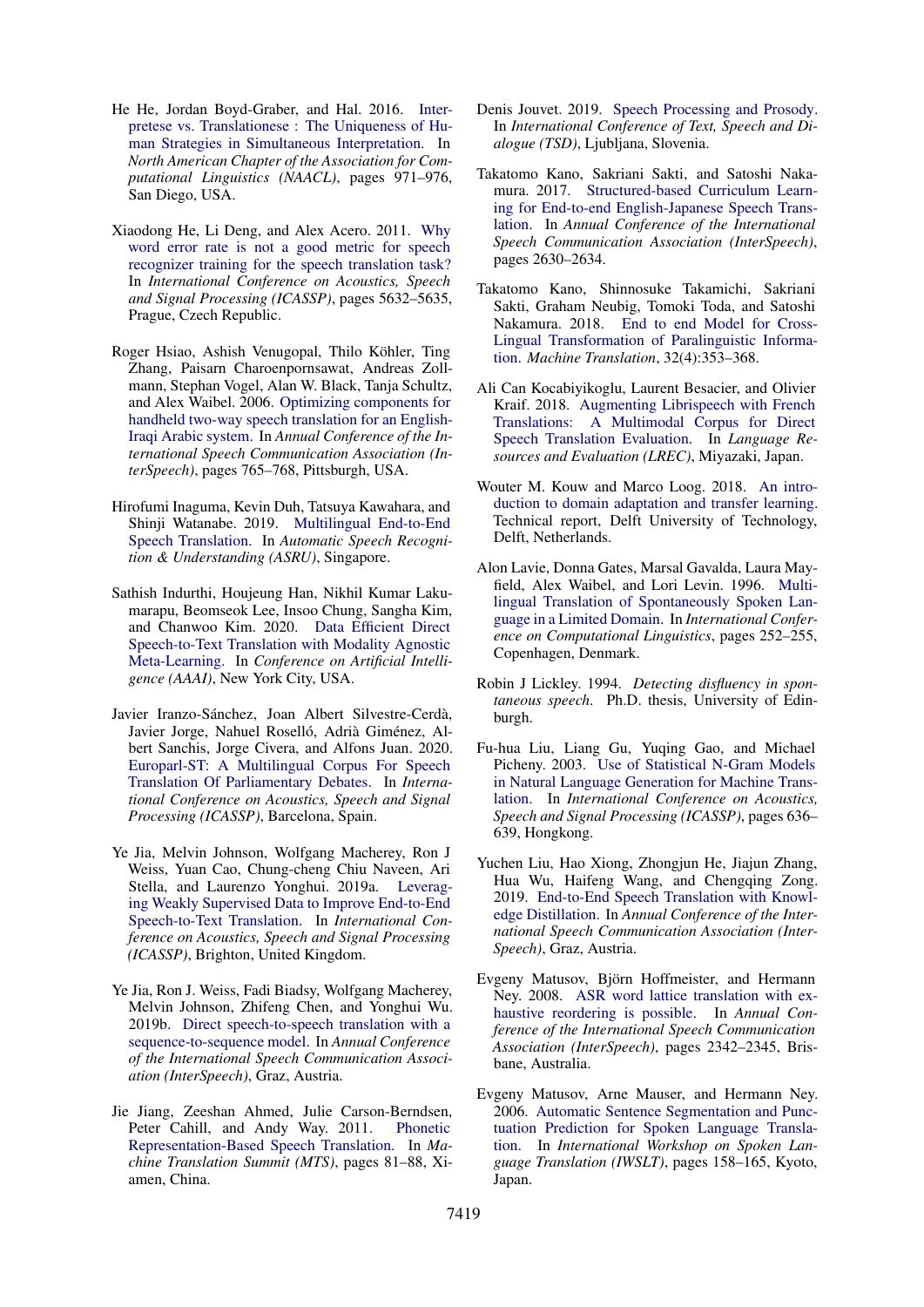- <span id="page-11-7"></span>Evgeny Matusov, Hermann Ney, and Ralph Schluter. 2005. [Phrase-based translation of speech recognizer](https://ieeexplore.ieee.org/document/1566491) [word lattices using loglinear model combination.](https://ieeexplore.ieee.org/document/1566491) In *Automatic Speech Recognition and Understanding (ASRU)*, pages 110–115, San Juan, Puerto Rico.
- <span id="page-11-1"></span>Evgeny Matusov, Patrick Wilken, and Yota Georgakopoulou. 2019. [Customizing Neural Machine](https://doi.org/10.18653/v1/w19-5209) [Translation for Subtitling.](https://doi.org/10.18653/v1/w19-5209) In *Conference on Machine Translation (WMT)*, pages 82–93, Florence, Italy.
- <span id="page-11-20"></span>Peter Newmark. 1988. *Approaches to Translation*. Prentice Hall, Hertfordshire.
- <span id="page-11-4"></span>Hermann Ney. 1999. [Speech Translation: Coupling of](https://ieeexplore.ieee.org/document/758176) [Recognition and Translation.](https://ieeexplore.ieee.org/document/758176) In *International Conference on Acoustics, Speech, and Signal Processing (ICASSP)*, pages 517–520, Phoenix, USA.
- <span id="page-11-2"></span>Jan Niehues, Roldano Cattoni, Sebastian Stüker, Matteo Negri, Marco Turchi, Thanh-Le Ha, Elizabeth Salesky, Ramon Sanabria, Loic Barrault, Lucia Specia, and Marcello Federico. 2019. [The IWSLT](https://zenodo.org/record/3532822) [2019 Evaluation Campaign.](https://zenodo.org/record/3532822) In *International Workshop on Spoken Language Translation (IWSLT)*, Hongkong.
- <span id="page-11-18"></span>Jan Niehues, Ngoc-Quan Pham, Thanh-Le Ha, Matthias Sperber, and Alex Waibel. 2018. [Low-](http://arxiv.org/abs/1808.00491)[Latency Neural Speech Translation.](http://arxiv.org/abs/1808.00491) In *Annual Conference of the International Speech Communication Association (InterSpeech)*, Hyderabad, India.
- <span id="page-11-11"></span>Matthias Paulik. 2010. *[Learning Speech Translation](http://isl.anthropomatik.kit.edu/cmu-kit/downloads/PhD_2010_01_Learning_Speech_Translation_from_Interpretation.pdf) [from Interpretation](http://isl.anthropomatik.kit.edu/cmu-kit/downloads/PhD_2010_01_Learning_Speech_Translation_from_Interpretation.pdf)*. Ph.D. thesis, University of Karlsruhe.
- <span id="page-11-9"></span>Stephan Peitz, Simon Wiesler, Markus Nussbaum-Thom, and Hermann Ney. 2012. [Spoken Language](http://hltc.cs.ust.hk/iwslt/proceedings/paper_12.pdf) [Translation Using Automatically Transcribed Text](http://hltc.cs.ust.hk/iwslt/proceedings/paper_12.pdf) [in Training.](http://hltc.cs.ust.hk/iwslt/proceedings/paper_12.pdf) In *International Workshop on Spoken Language Translation (IWSLT) 2011*, pages 276– 283, Hongkong.
- <span id="page-11-5"></span>Alicia Pérez, Victor Guijarrubia, Raquel Justo, M. Inés Torres, and Francisco Casacuberta. 2007. [A com](https://pdfs.semanticscholar.org/52c2/8b6a10b916c272908defaa2a5a0cb165ba53.pdf)[parison of linguistically and statistically enhanced](https://pdfs.semanticscholar.org/52c2/8b6a10b916c272908defaa2a5a0cb165ba53.pdf) [models for speech-to-speech machine translation.](https://pdfs.semanticscholar.org/52c2/8b6a10b916c272908defaa2a5a0cb165ba53.pdf) In *International Workshop on Spoken Language Translation (IWSLT)*, Trento, Italy.
- <span id="page-11-3"></span>Ngoc-quan Pham, Thai-son Nguyen, Thanh-Le Ha, Juan Hussain, Felix Schneider, Jan Niehues, Se-bastian Stüker, and Alexander Waibel. 2019. [The](https://zenodo.org/record/3525564) [IWSLT 2019 KIT Speech Translation System.](https://zenodo.org/record/3525564) In *International Workshop on Spoken Language Translation (IWSLT)*, Hongkong.
- <span id="page-11-14"></span>Juan Pino, Liezl Puzon, Jiatao Gu, Xutai Ma, Arya D. McCarthy, and Deepak Gopinath. 2019. [Harnessing](http://arxiv.org/abs/1909.06515) [Indirect Training Data for End-to-End Automatic](http://arxiv.org/abs/1909.06515) [Speech Translation: Tricks of the Trade.](http://arxiv.org/abs/1909.06515) In *International Workshop on Spoken Language Translation (IWSLT)*, Hongkong.
- <span id="page-11-12"></span>Matt Post, Gaurav Kumar, Adam Lopez, Damianos Karakos, Chris Callison-Burch, and Sanjeev Khudanpur. 2013. [Improved Speech-to-Text Transla](http://cs.jhu.edu/~gkumar/papers/post2013improved.pdf)[tion with the Fisher and Callhome Spanish–English](http://cs.jhu.edu/~gkumar/papers/post2013improved.pdf) [Speech Translation Corpus.](http://cs.jhu.edu/~gkumar/papers/post2013improved.pdf) In *International Workshop on Spoken Language Translation (IWSLT)*, Heidelberg, Germany.
- <span id="page-11-17"></span>Pablo Romero-Fresco. 2009. [More haste less speed:](http://vialjournal.webs.uvigo.es/pdf/Vial-2009-Article6.pdf) [Edited versus verbatim respoken subtitles.](http://vialjournal.webs.uvigo.es/pdf/Vial-2009-Article6.pdf) *Vigo International Journal of Applied Linguistics*, 6:109– 134.
- <span id="page-11-16"></span>Nicholas Ruiz and Marcello Federico. 2014. [Assessing](http://www.mt-archive.info/10/AMTA-2014-Ruiz.pdf) [the impact of speech recognition errors on machine](http://www.mt-archive.info/10/AMTA-2014-Ruiz.pdf) [translation quality.](http://www.mt-archive.info/10/AMTA-2014-Ruiz.pdf) *Conference of the Association for Machine Translation in the Americas (AMTA)*, 1(November):261–274.
- <span id="page-11-10"></span>Nicholas Ruiz, Qin Gao, William Lewis, and Marcello Federico. 2015. [Adapting Machine Trans](https://cris.fbk.eu/retrieve/handle/11582/309037/16748/interspeech15-ruiz.pdf)[lation Models toward Misrecognized Speech with](https://cris.fbk.eu/retrieve/handle/11582/309037/16748/interspeech15-ruiz.pdf) [Text-to-Speech Pronunciation Rules and Acoustic](https://cris.fbk.eu/retrieve/handle/11582/309037/16748/interspeech15-ruiz.pdf) [Confusability.](https://cris.fbk.eu/retrieve/handle/11582/309037/16748/interspeech15-ruiz.pdf) In *Annual Conference of the International Speech Communication Association (Inter-Speech)*, pages 2247–2251, Dresden, Germany.
- <span id="page-11-0"></span>Ashutosh Saboo and Timo Baumann. 2019. [Integra](https://doi.org/10.18653/v1/w19-5210)[tion of Dubbing Constraints into Machine Transla](https://doi.org/10.18653/v1/w19-5210)[tion.](https://doi.org/10.18653/v1/w19-5210) In *Conference on Machine Translation (WMT)*, pages 94–101, Florence, Italy.
- <span id="page-11-6"></span>Shirin Saleem, Szu-Chen Jou, Stephan Vogel, and Tanja Schultz. 2004. [Using Word Lattice Informa](https://pdfs.semanticscholar.org/f205/07214ccb0512400fd68be78acb47106fb3b2.pdf)[tion for a Tighter Coupling in Speech Translation](https://pdfs.semanticscholar.org/f205/07214ccb0512400fd68be78acb47106fb3b2.pdf) [Systems.](https://pdfs.semanticscholar.org/f205/07214ccb0512400fd68be78acb47106fb3b2.pdf) In *International Conference on Spoken Language Processing (ICSLP)*, pages 41–44, Jeju Island, Korea.
- <span id="page-11-15"></span>Elizabeth Salesky, Matthias Sperber, and Alan W Black. 2019a. [Exploring Phoneme-Level Speech](https://www.aclweb.org/anthology/P19-1179/) [Representations for End-to-End Speech Translation.](https://www.aclweb.org/anthology/P19-1179/) In *Association for Computational Linguistics (ACL)*, pages 1835–1841, Florence, Italy.
- <span id="page-11-19"></span>Elizabeth Salesky, Matthias Sperber, and Alex Waibel. 2019b. [Fluent Translations from Disfluent Speech](https://doi.org/10.1109/SLT.2018.8639661) [in End-to-End Speech Translation.](https://doi.org/10.1109/SLT.2018.8639661) In *North American Chapter of the Association for Computational Linguistics (NAACL)*, Minneapolis, USA.
- <span id="page-11-13"></span>Ramon Sanabria, Ozan Caglayan, Shruti Palaskar, Desmond Elliott, Loïc Barrault, Lucia Specia, and Florian Metze. 2018. [How2: a large-scale dataset](http://arxiv.org/abs/1811.00347) [for multimodal language understanding.](http://arxiv.org/abs/1811.00347) In *Workshop on Visually Grounded Interaction and Language (ViGIL)*. NeurIPS.
- <span id="page-11-8"></span>Matthias Sperber, Graham Neubig, Jan Niehues, and Alex Waibel. 2017a. [Neural Lattice-to-Sequence](http://aclweb.org/anthology/D17-1145) [Models for Uncertain Inputs.](http://aclweb.org/anthology/D17-1145) In *Conference on Empirical Methods in Natural Language Processing (EMNLP)*, pages 1380–1389, Copenhagen, Denmark.